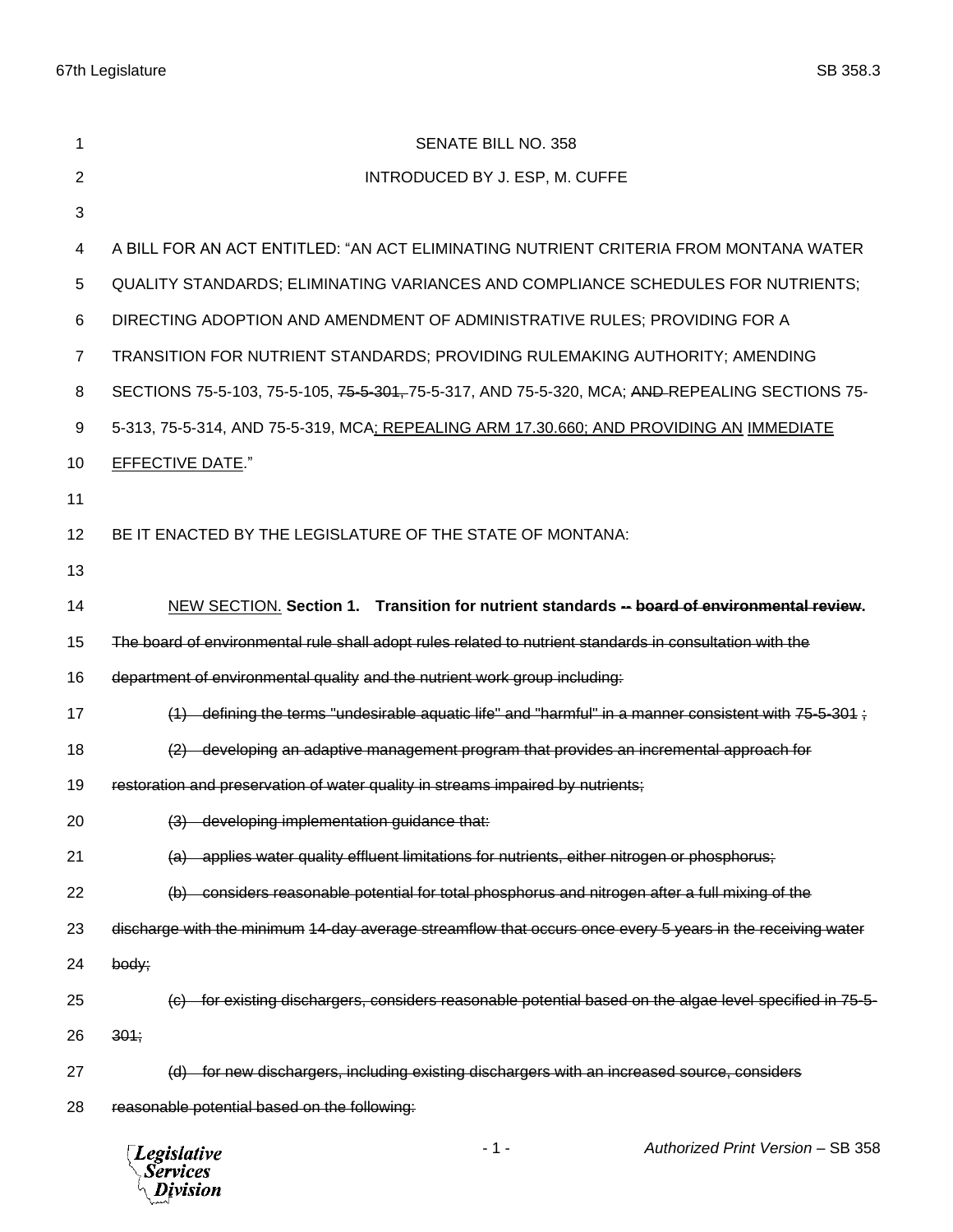| 1  | for discharges within the level III ecoregion as designated by the U.S. environmental protection                   |
|----|--------------------------------------------------------------------------------------------------------------------|
| 2  | agency that includes the northern Rocky Mountains, Canadian Rocky Mountains, Idaho batholith, middle Rocky         |
| 3  | Mountains, except for the level IV ecoregion of the Absaroka-Gallatin volcanic mountains:                          |
| 4  | total phosphorus concentrations of 0.03 milligrams per liter; and                                                  |
| 5  | total nitrogen concentrations of 0.8 milligrams per liter;                                                         |
| 6  | (ii) for discharges within the level III ecoregion as designated by the U.S. environmental protection              |
| 7  | agency that includes the northwestern glaciated plains, northwestern great plains, and Wyoming basin,              |
| 8  | excluding the level IV ecoregions of the sweetgrass uplands, Milk River pothole uplands, Rocky Mountain front      |
| 9  | foothill potholes, foothill grasslands, river breaks, non-calcareous foothill grasslands, Shield-Smith River       |
| 10 | valleys, limy foothill grasslands, Pryor-Bighorn foothills, and unglaciated Montana high plains:                   |
| 11 | total phosphorous concentrations of 0.15 milligrams per liter; and                                                 |
| 12 | (B) total nitrogen concentrations of 1.3 milligrams per liter;                                                     |
| 13 | (iii) for discharges within the level IV ecoregion as designated by the U.S. environmental protection              |
| 14 | agency of the Absaroka-Gallatin volcanic mountains:                                                                |
| 15 | (A) total phosphorous concentrations of 0.105 milligrams per liter; and                                            |
|    |                                                                                                                    |
| 16 | total nitrogen concentrations of 0.80 milligrams per liter;                                                        |
| 17 | (iv) for discharges within the level IV ecoregions as designated by the U.S. environmental protection              |
| 18 | agency excluded from subsection (3)(d)(ii) except for the river breaks for which no nutrient effluent limitations  |
| 19 | apply:                                                                                                             |
| 20 | (A) total phosphorous concentrations of 0.80 milligrams per liter; and                                             |
| 21 | (B) total nitrogen concentrations of 0.80 milligrams per liter;                                                    |
| 22 | allows the department to develop reasonable potential guidelines based on concentrations or total                  |
| 23 | phosphorous or total nitrogen greater than those provided in subsections (3)(c) and (3)(d) if:                     |
| 24 | data demonstrate that existing concentrations of total phosphorous or total nitrogen exceed the                    |
| 25 | concentrations provided in subsection (3)(a) through (3)(d) and that the discharge will not create conditions that |
| 26 | are toxic or harmful to human, animal, plant, or aquatic life;                                                     |
| 27 | (ii) data demonstrate that existing algae levels exceed a monthly average of 150 milligrams of                     |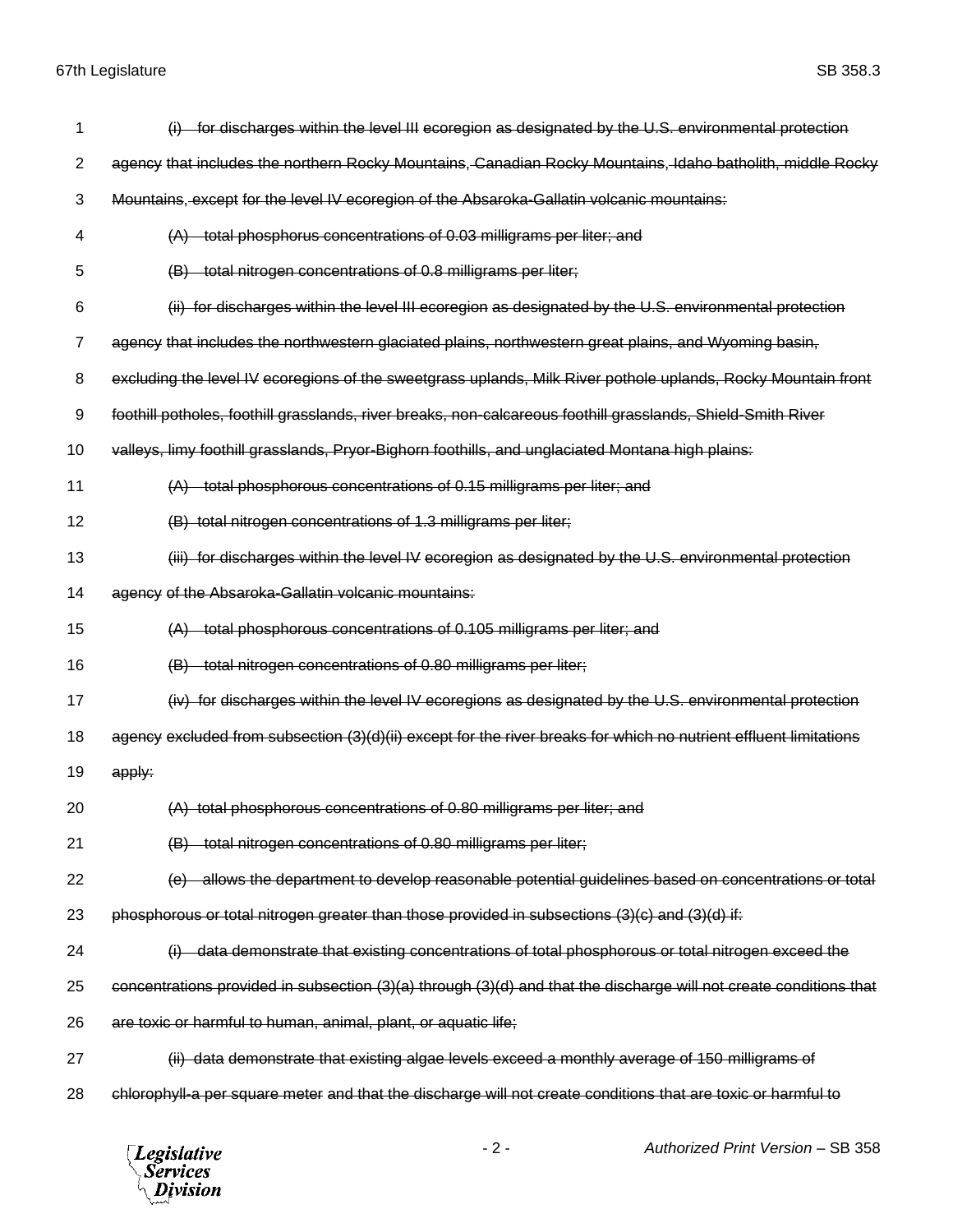| 1              | human, animal, plant, or aquatic life; or                                                                         |
|----------------|-------------------------------------------------------------------------------------------------------------------|
| $\overline{2}$ | (iii) data demonstrate that the receiving waterbody can sustain algae levels greater than a monthly               |
| 3              | average of 150 milligrams of chlorophyll-a per square meter without creating conditions that are toxic or harmful |
| 4              | to human, animal, plant, or aquatic life.                                                                         |
| 5              | BY MARCH 1, 2022, THE DEPARTMENT OF ENVIRONMENTAL QUALITY SHALL ADOPT RULES RELATED TO<br>(1)                     |
| 6              | NARRATIVE NUTRIENT STANDARDS IN CONSULTATION WITH THE NUTRIENT WORK GROUP.                                        |
| 7              | (2)<br>THE RULES SHALL PROVIDE FOR THE DEVELOPMENT OF AN ADAPTIVE MANAGEMENT PROGRAM WHICH                        |
| 8              | PROVIDES FOR AN INCREMENTAL WATERSHED APPROACH FOR PROTECTING AND MAINTAINING WATER QUALITY, AND                  |
| 9              | THAT:                                                                                                             |
| 10             | (A)<br>REASONABLY BALANCES ALL FACTORS IMPACTING A WATER BODY;                                                    |
| 11             | (B)<br>PRIORITIZES THE MINIMIZATION OF PHOSPHORUS, TAKING INTO ACCOUNT SITE-SPECIFIC CONDITIONS; AND              |
| 12             | (C)<br>IDENTIFIES THE APPROPRIATE RESPONSE VARIABLES AFFECTED BY NUTRIENTS AND ASSOCIATED IMPACT                  |
| 13             | THRESHOLDS IN ACCORDANCE WITH THE BENEFICIAL USES OF THE WATERBODY.                                               |
| 14             | IN DEVELOPING THE RULES IN SUBSECTION (2), THE DEPARTMENT SHALL CONSIDER OPTIONS PERTAINING<br>(3)                |
| 15             | TO WHETHER THE POINT SOURCE IS NEW OR EXISTING AND WHETHER THE RECEIVING WATER BODY IS CONSIDERED                 |
| 16             | <b>IMPAIRED OR UNIMPAIRED.</b>                                                                                    |
| 17             |                                                                                                                   |
| 18             | NEW SECTION. Section 2. Transition for nutrient standards -- department. Subject to board of                      |
| 19             | environmental rulemaking pursuant to [section 1], the department of environmental quality shall implement         |
| 20             | water quality standards in a manner consistent with [this act ] and consistent with [section 1]. (1) UNTIL FINAL  |
| 21             | RULES ARE ADOPTED PURSUANT TO SECTION 1], THE DEPARTMENT SHALL ADMINISTER THE DISCHARGE PERMITTING                |
| 22             | PROGRAM UNDER 75-5-402 IN A MANNER CONSISTENT WITH ARM 17.30.637 AND THE INTENT OF [THIS ACT].                    |
| 23             | (2)<br>ANY NUTRIENT STANDARDS VARIANCES CURRENTLY AUTHORIZED AND EFFECTIVE ARE HEREBY                             |
| 24             | AUTHORIZED AND EFFECTIVE UNDER 75-5-320 UNTIL OTHERWISE AMENDED OR REPEALED.                                      |
| 25             |                                                                                                                   |
| 26             | NEW SECTION. Section 3. Board to amend rules. The board of environmental review shall amend                       |
| 27             | ARM 17.30.201, 17.30.507, 17.30.516, 17.30.602, 17.30.619, 17.30.622, 17.30.623, 17.30.624, 17.30.625,            |
| 28             | 17.30.626, 17.30.627, 17.30.628, 17.30.629, 17.30.635, 17.30.702, and 17.30.715 to delete all references to       |

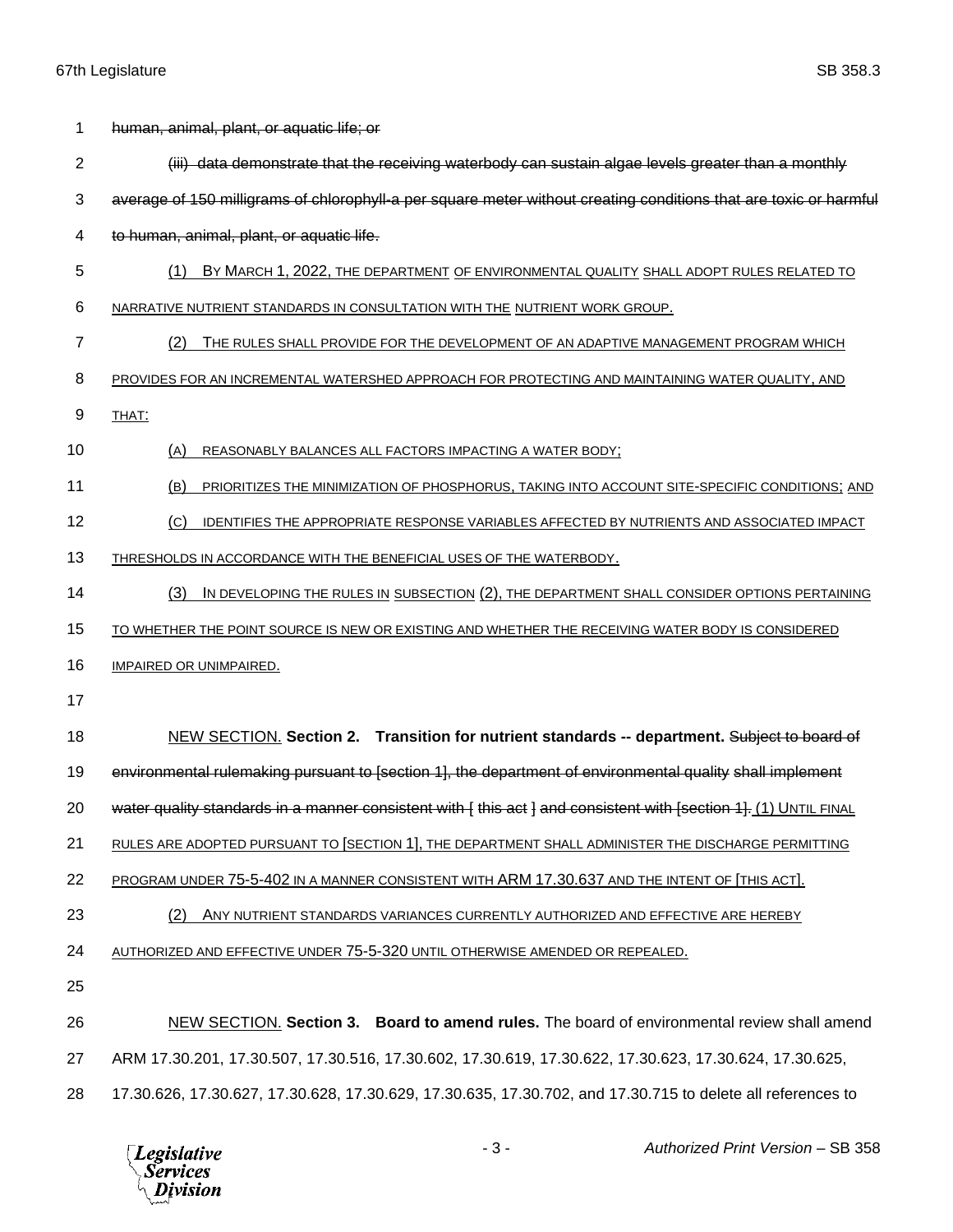| 1              | department circular DEQ-12A, department circular DEQ-12B, base numeric nutrient standards, and nutrient                          |
|----------------|----------------------------------------------------------------------------------------------------------------------------------|
| $\overline{2}$ | standards variances.                                                                                                             |
| 3              |                                                                                                                                  |
| 4              | NEW SECTION. Section 4. Department to amend rules. The department of environmental quality                                       |
| 5              | shall amend ARM 17.30.602 and 17.30.660-to delete all references to department circular DEQ-12A,                                 |
| 6              | department circular DEQ-12B, base numeric nutrient standards, and nutrient standards variances.                                  |
| $\overline{7}$ |                                                                                                                                  |
| 8              | Section 5. Section 75-5-103, MCA, is amended to read:                                                                            |
| 9              | "75-5-103. (Temporary) Definitions. Unless the context requires otherwise, in this chapter, the                                  |
| 10             | following definitions apply:                                                                                                     |
| 11             | "Associated supporting infrastructure" means:<br>(1)                                                                             |
| 12             | electric transmission and distribution facilities;<br>(a)                                                                        |
| 13             | pipeline facilities;<br>(b)                                                                                                      |
| 14             | aboveground ponds and reservoirs and underground storage reservoirs;<br>(c)                                                      |
| 15             | (d)<br>rail transportation;                                                                                                      |
| 16             | aqueducts and diversion dams;<br>(e)                                                                                             |
| 17             | (f)<br>devices or equipment associated with the delivery of an energy form or product produced at an                             |
| 18             | energy development project; or                                                                                                   |
| 19             | other supporting infrastructure, as defined by board rule, that is necessary for an energy<br>(g)                                |
| 20             | development project.                                                                                                             |
| 21             | $\langle 2 \rangle$ (a) "Base numeric nutrient standards" means numeric water quality criteria for nutrients in surface          |
| 22             | water that are adopted to protect the designated uses of a surface water body.                                                   |
| 23             | (b) The term does not include numeric water quality standards for nitrate, nitrate plus nitrite, or nitrite                      |
| 24             | that are adopted to protect human health.                                                                                        |
| 25             | "Board" means the board of environmental review provided for in 2-15-3502.<br>$(3)$ $(2)$                                        |
| 26             | "Contamination" means impairment of the quality of state waters by sewage, industrial wastes,<br>$(4)$ $(3)$                     |
| 27             | or other wastes, creating a hazard to human health.                                                                              |
| 28             | "Council" means the water pollution control advisory council provided for in 2-15-2107.<br>$\left( 5 \right)$ $\left( 4 \right)$ |
|                |                                                                                                                                  |

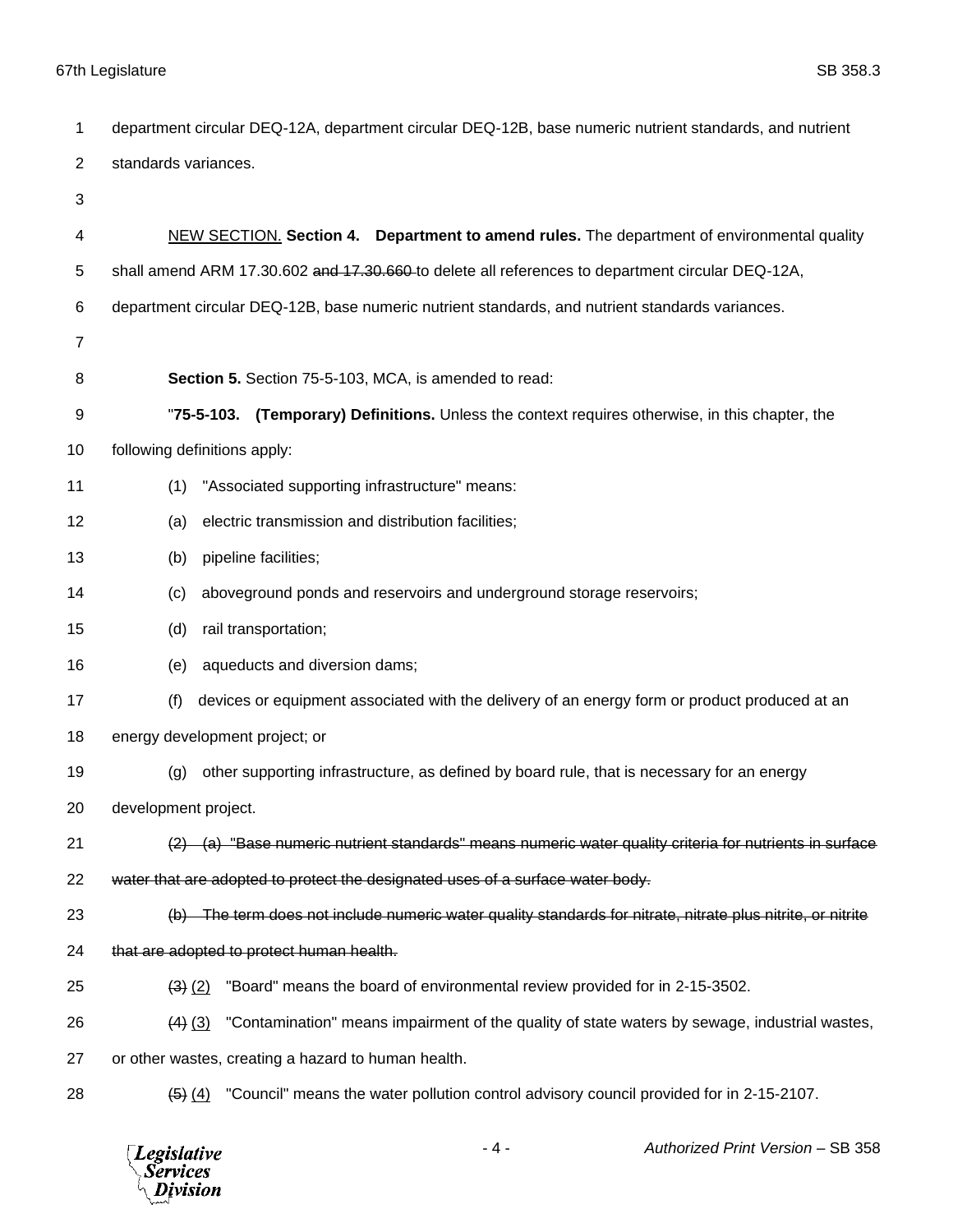| 1              | (a) "Currently available data" means data that is readily available to the department at the time<br>$(6)$ $(5)$ |
|----------------|------------------------------------------------------------------------------------------------------------------|
| $\overline{c}$ | a decision is made, including information supporting its previous lists of water bodies that are threatened or   |
| 3              | impaired.                                                                                                        |
| 4              | The term does not mean new data to be obtained as a result of department efforts.<br>(b)                         |
| 5              | "Degradation" means a change in water quality that lowers the quality of high-quality waters for<br>(7)(6)       |
| 6              | a parameter. The term does not include those changes in water quality determined to be nonsignificant            |
| $\overline{7}$ | pursuant to 75-5-301(5)(c).                                                                                      |
| 8              | "Department" means the department of environmental quality provided for in 2-15-3501.<br>$(8)$ $(7)$             |
| 9              | "Disposal system" means a system for disposing of sewage, industrial, or other wastes and<br>$(9)$ $(8)$         |
| 10             | includes sewage systems and treatment works.                                                                     |
| 11             | (40) (9) "Effluent standard" means a restriction or prohibition on quantities, rates, and concentrations of      |
| 12             | chemical, physical, biological, and other constituents that are discharged into state waters.                    |
| 13             | (44) (10) (a) "Energy development project" means each plant, unit, or other development and                      |
| 14             | associated developments, including any associated supporting infrastructure, designed for or capable of:         |
| 15             | generating electricity;<br>(i)                                                                                   |
| 16             | producing gas derived from coal;<br>(ii)                                                                         |
| 17             | producing liquid hydrocarbon products;<br>(iii)                                                                  |
| 18             | refining crude oil or natural gas;<br>(iv)                                                                       |
| 19             | producing alcohol to be blended for ethanol-blended gasoline and that are eligible for a tax<br>(v)              |
| 20             | incentive pursuant to Title 15, chapter 70, part 5;                                                              |
| 21             | (vi) producing biodiesel and that are eligible for a tax incentive for the production of biodiesel pursuant      |
| 22             | to 15-32-701; or                                                                                                 |
| 23             | (vii) transmitting electricity through an electric transmission line with a design capacity of equal to or       |
| 24             | greater than 50 kilovolts.                                                                                       |
| 25             | The term does not include a nuclear facility as defined in 75-20-1202.<br>(b)                                    |
| 26             | (11) "Existing uses" means those uses actually attained in state waters on or after July 1, 1971,                |
| 27             | whether or not those uses are included in the water quality standards.                                           |
| 28             | (13) (12) "High-quality waters" means all state waters, except:                                                  |
|                |                                                                                                                  |

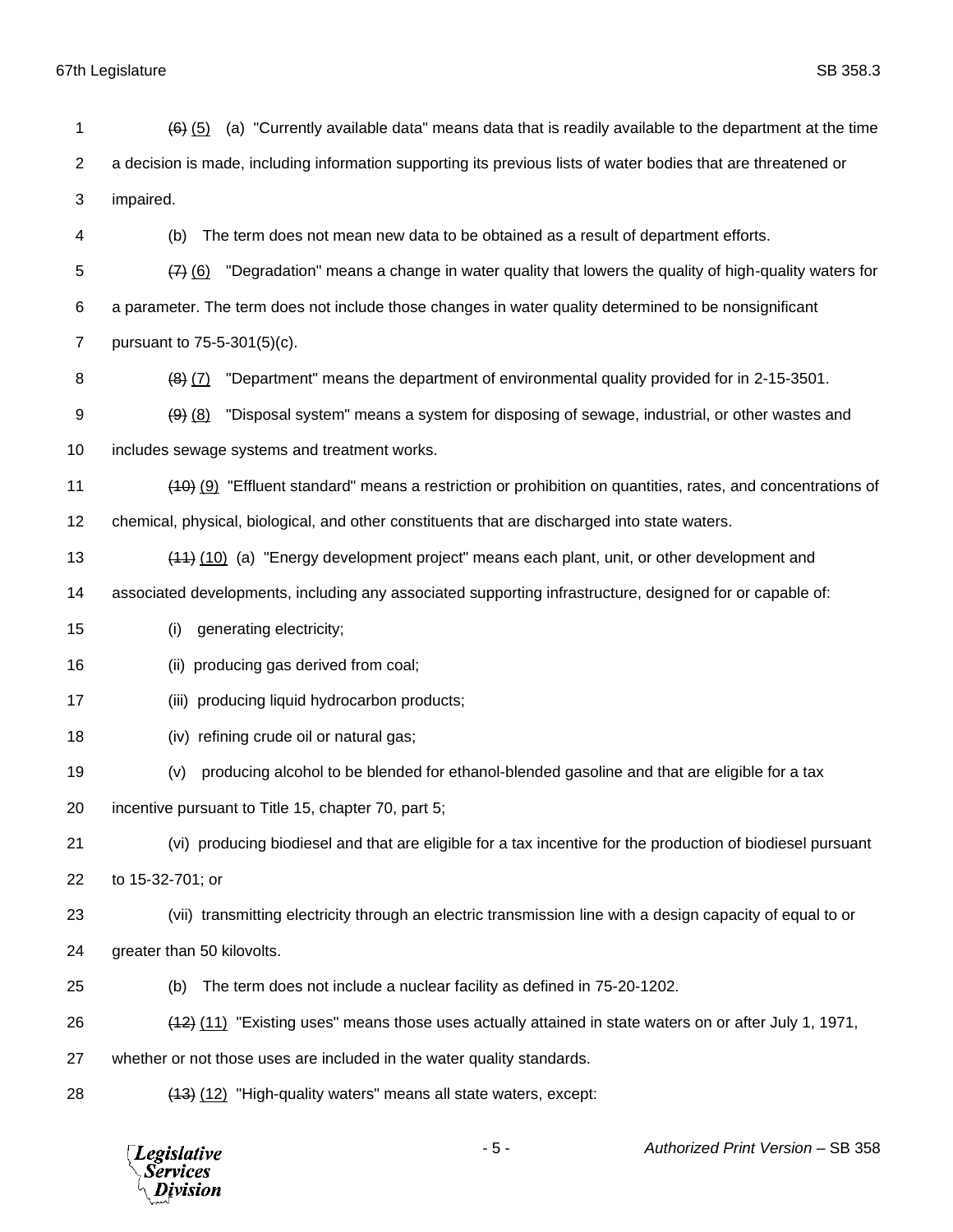(a) ground water classified as of January 1, 1995, within the "III" or "IV" classifications established by the board's classification rules; and

(b) surface waters that:

(i) are not capable of supporting any one of the designated uses for their classification; or

(ii) have zero flow or surface expression for more than 270 days during most years.

 (14) (13) "Impaired water body" means a water body or stream segment for which sufficient credible data shows that the water body or stream segment is failing to achieve compliance with applicable water quality

standards.

 (15) (14) "Industrial waste" means a waste substance from the process of business or industry or from the development of any natural resource, together with any sewage that may be present.

(16) (15) "Interested person" means a person who has a real property interest, a water right, or an

economic interest that is or may be directly and adversely affected by the department's preliminary decision

regarding degradation of state waters, pursuant to 75-5-303. The term includes a person who has requested

authorization to degrade high-quality waters.

 (17) (16) "Load allocation" means the portion of a receiving water's loading capacity that is allocated to one of its existing or future nonpoint sources or to natural background sources.

17 (18) (17) "Loading capacity" means the mass of a pollutant that a water body can assimilate without a violation of water quality standards. For pollutants that cannot be measured in terms of mass, it means the

maximum change that can occur from the best practicable condition in a surface water without causing a

violation of the surface water quality standards.

 (19) (18) "Local department of health" means the staff, including health officers, employed by a county, city, city-county, or district board of health.

(20) (19) "Metal parameters" includes but is not limited to aluminum, antimony, arsenic, beryllium,

barium, cadmium, chromium, copper, fluoride, iron, lead, manganese, mercury, nickel, selenium, silver,

thallium, and zinc.

 (21) (20) "Mixing zone" means an area established in a permit or final decision on nondegradation issued by the department where water quality standards may be exceeded, subject to conditions that are imposed by the department and that are consistent with the rules adopted by the board.

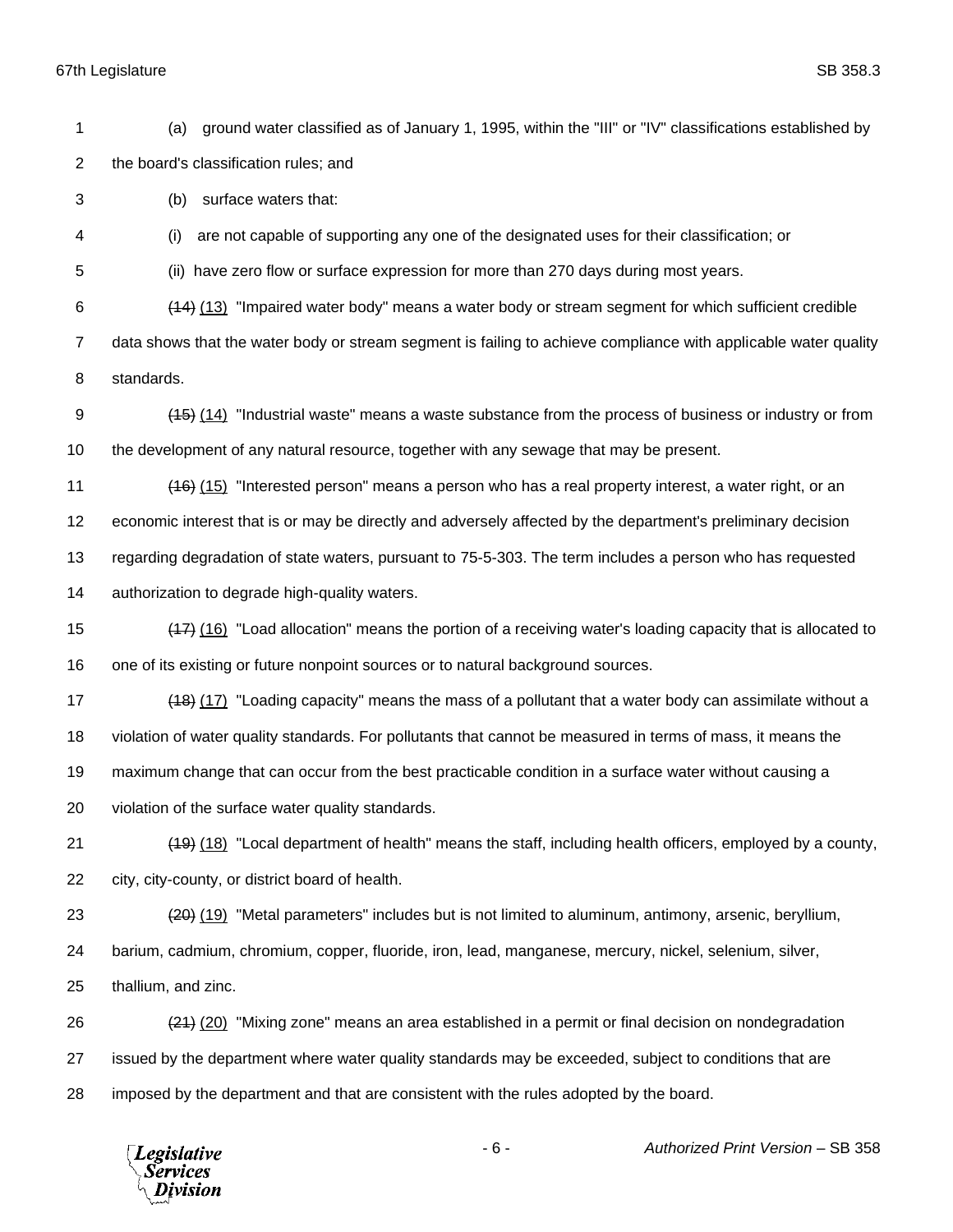| 1              | (22) "Nutrient standards variance" means numeric water quality criteria for nutrients based on a                     |
|----------------|----------------------------------------------------------------------------------------------------------------------|
| 2              | determination that base numeric nutrient standards cannot be achieved because of economic impacts or                 |
| 3              | because of the limits of technology. The term includes individual, general, and alternative nutrient standards       |
| 4              | variances in accordance with 75-5-313.                                                                               |
| 5              | (23) (21) "Nutrient work group" means an advisory work group, convened by the department,                            |
| 6              | representing publicly owned and privately owned point sources of pollution, nonpoint sources of pollution, and       |
| $\overline{7}$ | other interested parties that will advise the department on the base numeric nutrient standards, the                 |
| 8              | development of nutrient standards variances, and the implementation of those standards, and variances                |
| 9              | together with associated economic impacts.                                                                           |
| 10             | (22) "Other wastes" means garbage, municipal refuse, decayed wood, sawdust, shavings, bark,                          |
| 11             | lime, sand, ashes, offal, night soil, oil, grease, tar, heat, chemicals, dead animals, sediment, wrecked or          |
| 12             | discarded equipment, radioactive materials, solid waste, and all other substances that may pollute state waters.     |
| 13             | (25) (23) "Outstanding resource waters" means:                                                                       |
| 14             | state surface waters located wholly within the boundaries of areas designated as national parks or<br>(a)            |
| 15             | national wilderness areas as of October 1, 1995; or                                                                  |
| 16             | other surface waters or ground waters classified by the board under the provisions of 75-5-316<br>(b)                |
| 17             | and approved by the legislature.                                                                                     |
| 18             | (24) "Owner or operator" means a person who owns, leases, operates, controls, or supervises a                        |
| 19             | point source.                                                                                                        |
| 20             | (27) (25) "Parameter" means a physical, biological, or chemical property of state water when a value of              |
| 21             | that property affects the quality of the state water.                                                                |
| 22             | (28) (26) "Person" means the state, a political subdivision of the state, institution, firm, corporation,            |
| 23             | partnership, individual, or other entity and includes persons resident in Canada.                                    |
| 24             | (29) (27) "Point source" means a discernible, confined, and discrete conveyance, including but not                   |
| 25             | limited to any pipe, ditch, channel, tunnel, conduit, well, discrete fissure, container, rolling stock, or vessel or |
| 26             | other floating craft, from which pollutants are or may be discharged.                                                |
| 27             | $(30)$ $(28)$ $(a)$ "Pollution" means:                                                                               |
| 28             | contamination or other alteration of the physical, chemical, or biological properties of state waters<br>(i)         |

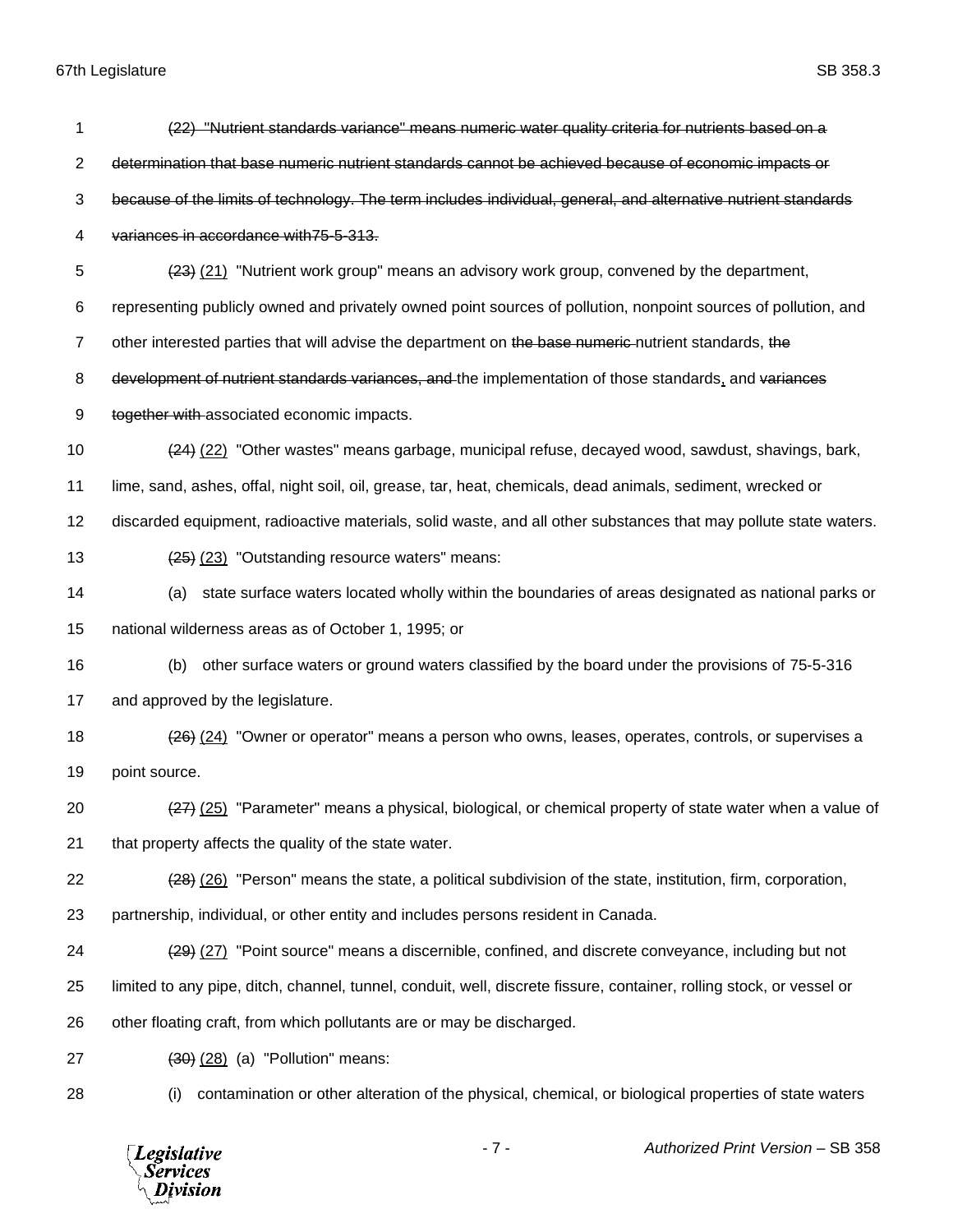that exceeds that permitted by Montana water quality standards, including but not limited to standards relating to change in temperature, taste, color, turbidity, or odor; or (ii) the discharge, seepage, drainage, infiltration, or flow of liquid, gaseous, solid, radioactive, or other substance into state water that will or is likely to create a nuisance or render the waters harmful, detrimental, or injurious to public health, recreation, safety, or welfare, to livestock, or to wild animals, birds, fish, or other wildlife. (b) The term does not include: (i) a discharge, seepage, drainage, infiltration, or flow that is authorized under the pollution discharge permit rules adopted by the board under this chapter; (ii) activities conducted under this chapter that comply with the conditions imposed by the department in short-term authorizations pursuant to 75-5-308; (iii) contamination of ground water within the boundaries of an underground mine using in situ coal gasification and operating in accordance with a permit issued under 82-4-221. 14 (c) Contamination referred to in subsection  $(30)(b)(iii)-(28)(b)(iii)$  does not require a mixing zone. (31) (29) "Sewage" means water-carried waste products from residences, public buildings, institutions, or other buildings, including discharge from human beings or animals, together with ground water infiltration and surface water present. 18 (32) (30) "Sewage system" means a device for collecting or conducting sewage, industrial wastes, or other wastes to an ultimate disposal point. (33) (31) "Standard of performance" means a standard adopted by the board for the control of the discharge of pollutants that reflects the greatest degree of effluent reduction achievable through application of the best available demonstrated control technology, processes, operating methods, or other alternatives, including, when practicable, a standard permitting no discharge of pollutants. (34) (32) (a) "State waters" means a body of water, irrigation system, or drainage system, either surface or underground. (b) The term does not apply to: (i) ponds or lagoons used solely for treating, transporting, or impounding pollutants; or (ii) irrigation waters or land application disposal waters when the waters are used up within the



- 8 - *Authorized Print Version* – SB 358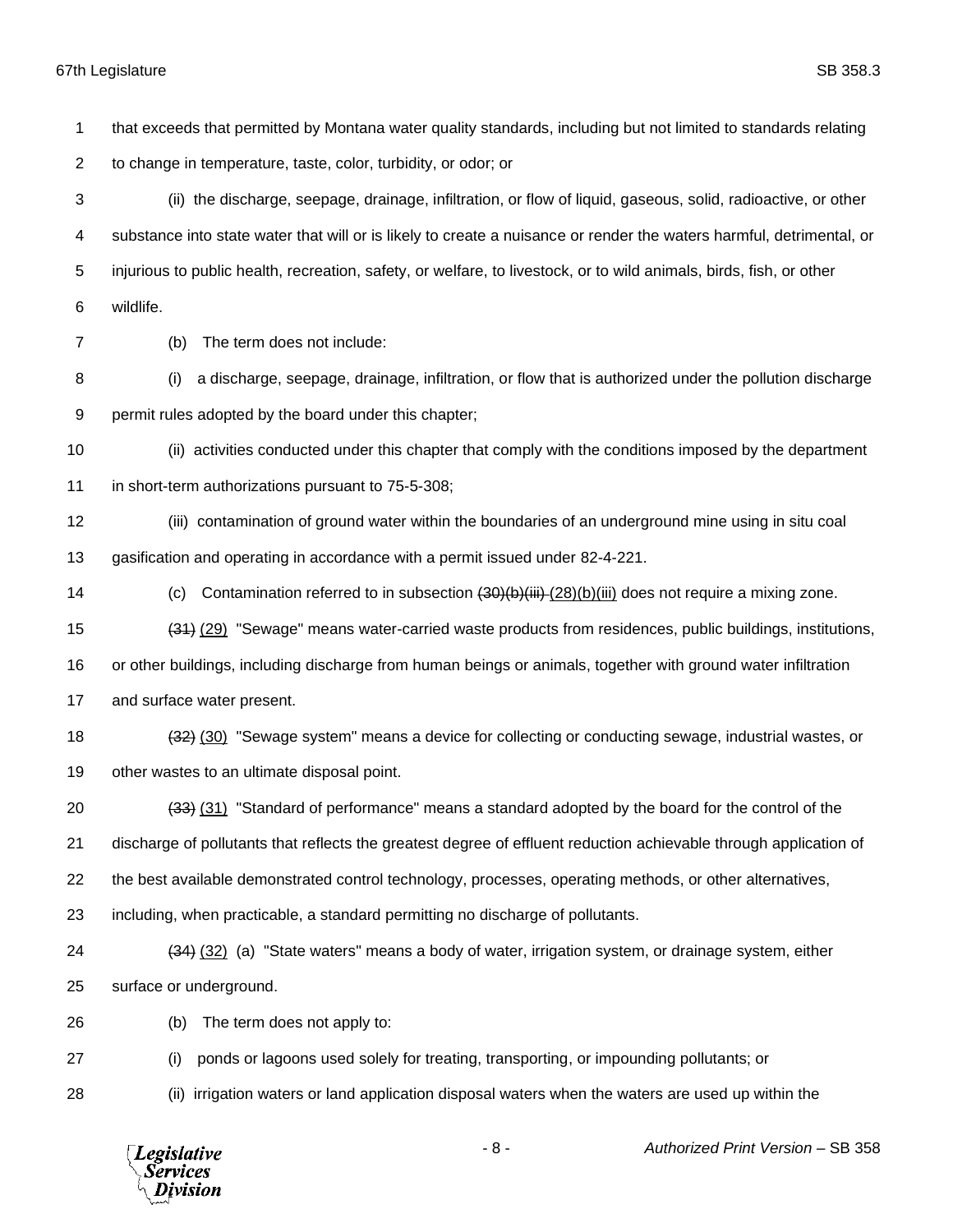irrigation or land application disposal system and the waters are not returned to state waters.

- (35) (33) "Sufficient credible data" means chemical, physical, or biological monitoring data, alone or in combination with narrative information, that supports a finding as to whether a water body is achieving compliance with applicable water quality standards.
- (36) (34) "Threatened water body" means a water body or stream segment for which sufficient credible
- data and calculated increases in loads show that the water body or stream segment is fully supporting its
- designated uses but threatened for a particular designated use because of:
- (a) proposed sources that are not subject to pollution prevention or control actions required by a
- discharge permit, the nondegradation provisions, or reasonable land, soil, and water conservation practices; or
- 
- (b) documented adverse pollution trends.
- 11 (37) (35) "Total maximum daily load" or "TMDL" means the sum of the individual waste load allocations for point sources and load allocations for both nonpoint sources and natural background sources established at
- a level necessary to achieve compliance with applicable surface water quality standards.
- (38) (36) "Treatment works" means works, including sewage lagoons, installed for treating or holding sewage, industrial wastes, or other wastes.
- 16 (39) (37) "Waste load allocation" means the portion of a receiving water's loading capacity that is 17 allocated to one of its existing or future point sources.
- 18 (40) (38) "Water quality protection practices" means those activities, prohibitions, maintenance
- procedures, or other management practices applied to point and nonpoint sources designed to protect,
- maintain, and improve the quality of state waters. Water quality protection practices include but are not limited
- to treatment requirements, standards of performance, effluent standards, and operating procedures and
- practices to control site runoff, spillage or leaks, sludge or water disposal, or drainage from material storage.
- 23 (44) (39) "Water well" means an excavation that is drilled, cored, bored, washed, driven, dug, jetted, or otherwise constructed and intended for the location, diversion, artificial recharge, or acquisition of ground water. (42) (40) "Watershed advisory group" means a group of individuals who wish to participate in an advisory capacity in revising and reprioritizing the list of water bodies developed under 75-5-702 and in the development of TMDLs under 75-5-703, including those groups or individuals requested by the department to
- participate in an advisory capacity as provided in 75-5-704.

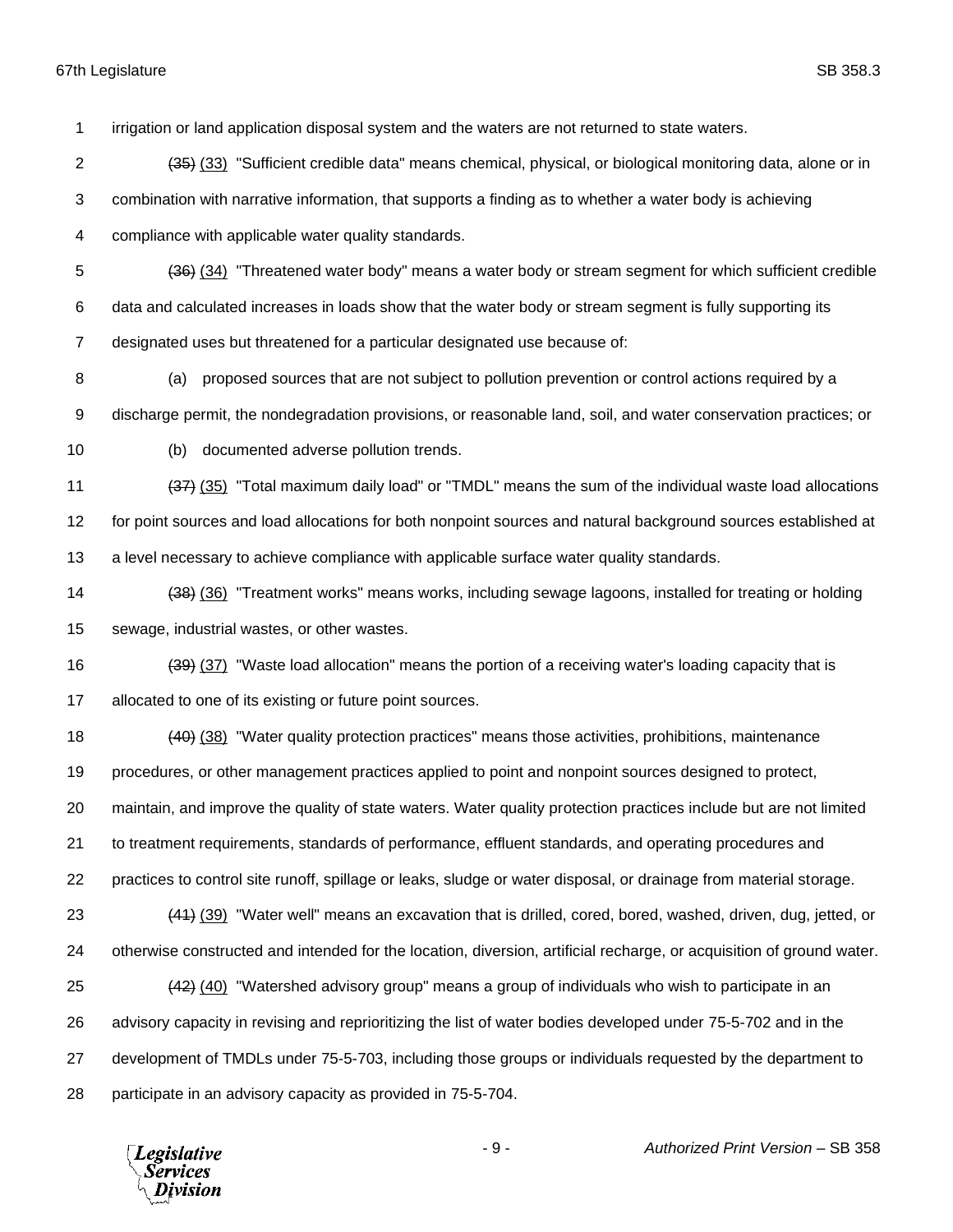| 1  | 75-5-103. (Effective on occurrence of contingency) Definitions. Unless the context requires                    |
|----|----------------------------------------------------------------------------------------------------------------|
| 2  | otherwise, in this chapter, the following definitions apply:                                                   |
| 3  | "Associated supporting infrastructure" means:<br>(1)                                                           |
| 4  | electric transmission and distribution facilities;<br>(a)                                                      |
| 5  | pipeline facilities;<br>(b)                                                                                    |
| 6  | aboveground ponds and reservoirs and underground storage reservoirs;<br>(c)                                    |
| 7  | rail transportation;<br>(d)                                                                                    |
| 8  | aqueducts and diversion dams;<br>(e)                                                                           |
| 9  | devices or equipment associated with the delivery of an energy form or product produced at an<br>(f)           |
| 10 | energy development project; or                                                                                 |
| 11 | other supporting infrastructure, as defined by board rule, that is necessary for an energy<br>(g)              |
| 12 | development project.                                                                                           |
| 13 | $(2)$ (a) "Base numeric nutrient standards" means numeric water quality criteria for nutrients in surface      |
| 14 | water that are adopted to protect the designated uses of a surface water body.                                 |
| 15 | (b) The term does not include numeric water quality standards for nitrate, nitrate plus nitrite, or nitrite    |
| 16 | that are adopted to protect human health.                                                                      |
| 17 | "Board" means the board of environmental review provided for in 2-15-3502.<br>$(3)$ $(2)$                      |
| 18 | "Contamination" means impairment of the quality of state waters by sewage, industrial wastes,<br>$(4)$ $(3)$   |
| 19 | or other wastes, creating a hazard to human health.                                                            |
| 20 | $\frac{4}{5}$ (4) "Council" means the water pollution control advisory council provided for in 2-15-2107.      |
| 21 | (a) "Currently available data" means data that is readily available to the department at the time<br>$(6)$ (5) |
| 22 | a decision is made, including information supporting its previous lists of water bodies that are threatened or |
| 23 | impaired.                                                                                                      |
| 24 | The term does not mean new data to be obtained as a result of department efforts.<br>(b)                       |
| 25 | "Degradation" means a change in water quality that lowers the quality of high-quality waters for<br>$(7)$ (6)  |
| 26 | a parameter. The term does not include those changes in water quality determined to be nonsignificant          |
| 27 | pursuant to 75-5-301(5)(c).                                                                                    |
| 28 | "Department" means the department of environmental quality provided for in 2-15-3501.<br>$(8)$ $(7)$           |

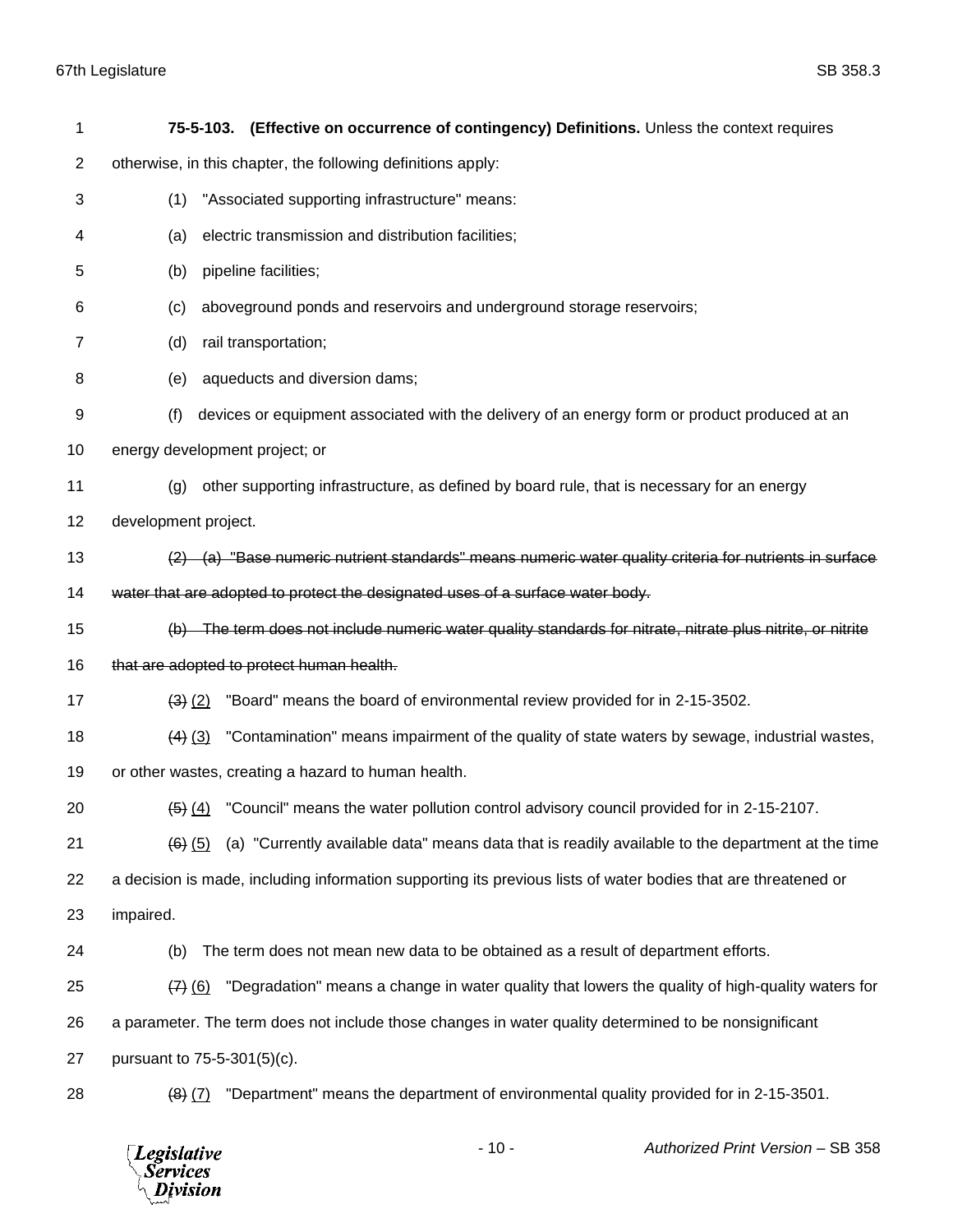| 1              | "Disposal system" means a system for disposing of sewage, industrial, or other wastes and<br>$(9)$ $(8)$        |
|----------------|-----------------------------------------------------------------------------------------------------------------|
| $\overline{c}$ | includes sewage systems and treatment works.                                                                    |
| 3              | (40) (9) "Effluent standard" means a restriction or prohibition on quantities, rates, and concentrations of     |
| 4              | chemical, physical, biological, and other constituents that are discharged into state waters.                   |
| 5              | (44) (10) (a) "Energy development project" means each plant, unit, or other development and                     |
| 6              | associated developments, including any associated supporting infrastructure, designed for or capable of:        |
| 7              | generating electricity;<br>(i)                                                                                  |
| 8              | (ii) producing gas derived from coal;                                                                           |
| 9              | (iii) producing liquid hydrocarbon products;                                                                    |
| 10             | (iv) refining crude oil or natural gas;                                                                         |
| 11             | producing alcohol to be blended for ethanol-blended gasoline and that are eligible for a tax<br>(v)             |
| 12             | incentive pursuant to Title 15, chapter 70, part 5;                                                             |
| 13             | (vi) producing biodiesel and that are eligible for a tax incentive for the production of biodiesel pursuant     |
| 14             | to 15-32-701; or                                                                                                |
| 15             | (vii) transmitting electricity through an electric transmission line with a design capacity of equal to or      |
| 16             | greater than 50 kilovolts.                                                                                      |
| 17             | The term does not include a nuclear facility as defined in 75-20-1202.<br>(b)                                   |
| 18             | (42) (11) "Existing uses" means those uses actually attained in state waters on or after July 1, 1971,          |
| 19             | whether or not those uses are included in the water quality standards.                                          |
| 20             | (13) (12) "High-quality waters" means all state waters, except:                                                 |
| 21             | ground water classified as of January 1, 1995, within the "III" or "IV" classifications established by<br>(a)   |
| 22             | the board's classification rules; and                                                                           |
| 23             | surface waters that:<br>(b)                                                                                     |
| 24             | are not capable of supporting any one of the designated uses for their classification; or<br>(i)                |
| 25             | (ii) have zero flow or surface expression for more than 270 days during most years.                             |
| 26             | (13) "Impaired water body" means a water body or stream segment for which sufficient credible                   |
| 27             | data shows that the water body or stream segment is failing to achieve compliance with applicable water quality |
| 28             | standards.                                                                                                      |

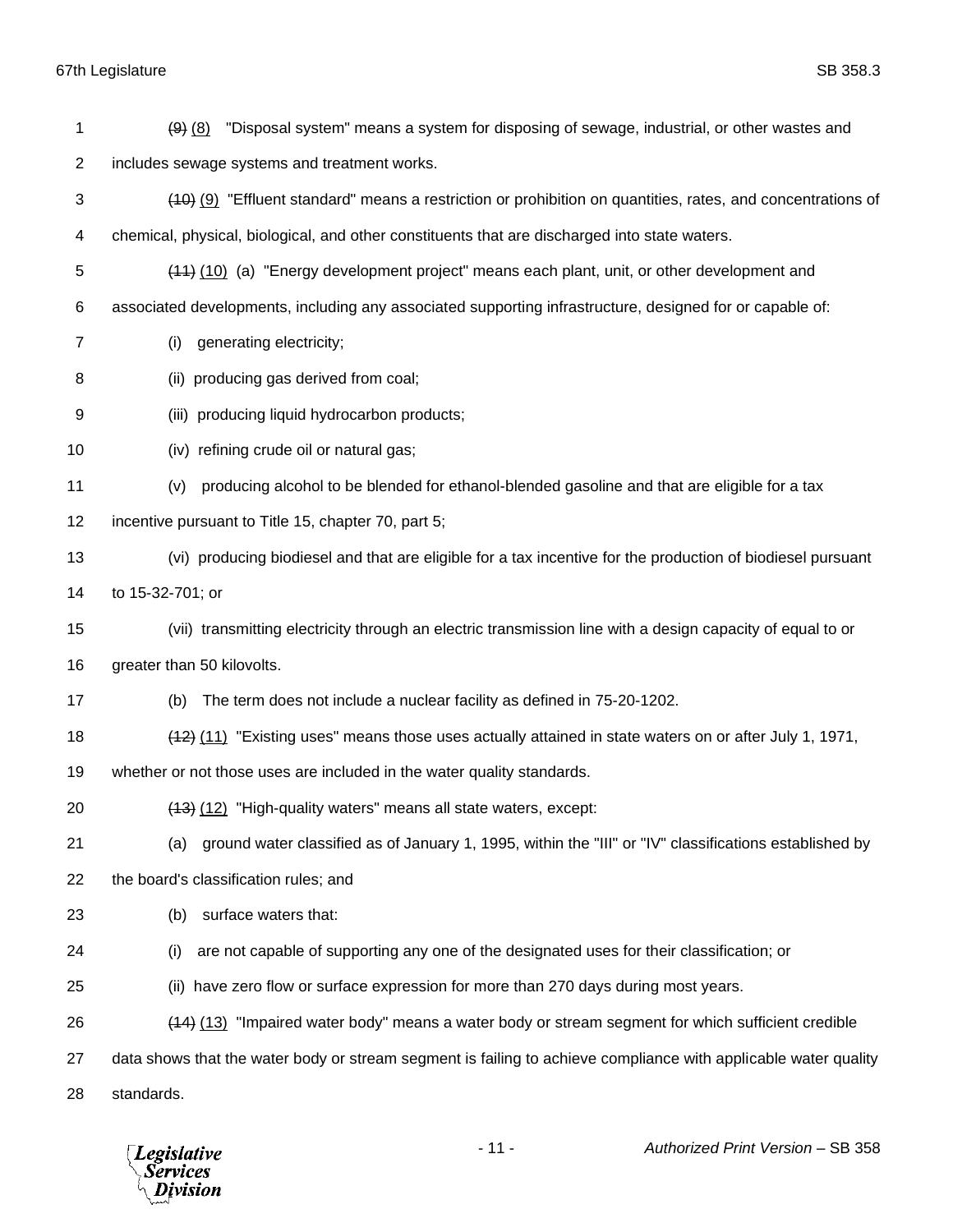(15) (14) "Industrial waste" means a waste substance from the process of business or industry or from the development of any natural resource, together with any sewage that may be present. 3 (16) (15) "Interested person" means a person who has a real property interest, a water right, or an economic interest that is or may be directly and adversely affected by the department's preliminary decision regarding degradation of state waters, pursuant to 75-5-303. The term includes a person who has requested authorization to degrade high-quality waters. (17) (16) "Load allocation" means the portion of a receiving water's loading capacity that is allocated to one of its existing or future nonpoint sources or to natural background sources. (18) (17) "Loading capacity" means the mass of a pollutant that a water body can assimilate without a violation of water quality standards. For pollutants that cannot be measured in terms of mass, it means the maximum change that can occur from the best practicable condition in a surface water without causing a violation of the surface water quality standards. (19) (18) "Local department of health" means the staff, including health officers, employed by a county, city, city-county, or district board of health. (20) (19) "Metal parameters" includes but is not limited to aluminum, antimony, arsenic, beryllium, barium, cadmium, chromium, copper, fluoride, iron, lead, manganese, mercury, nickel, selenium, silver, thallium, and zinc. 18 (21) (20) "Mixing zone" means an area established in a permit or final decision on nondegradation issued by the department where water quality standards may be exceeded, subject to conditions that are imposed by the department and that are consistent with the rules adopted by the board. (22) "Nutrient standards variance" means numeric water quality criteria for nutrients based on a determination that base numeric nutrient standards cannot be achieved because of economic impacts or because of the limits of technology. The term includes individual, general, and alternative nutrient standards variances in accordance with75-5-313. (23) (21) "Nutrient work group" means an advisory work group, convened by the department, representing publicly owned and privately owned point sources of pollution, nonpoint sources of pollution, and 27 other interested parties that will advise the department on the base numeric nutrient standards, the

28 development of nutrient standards variances, and the implementation of those standards, and variances

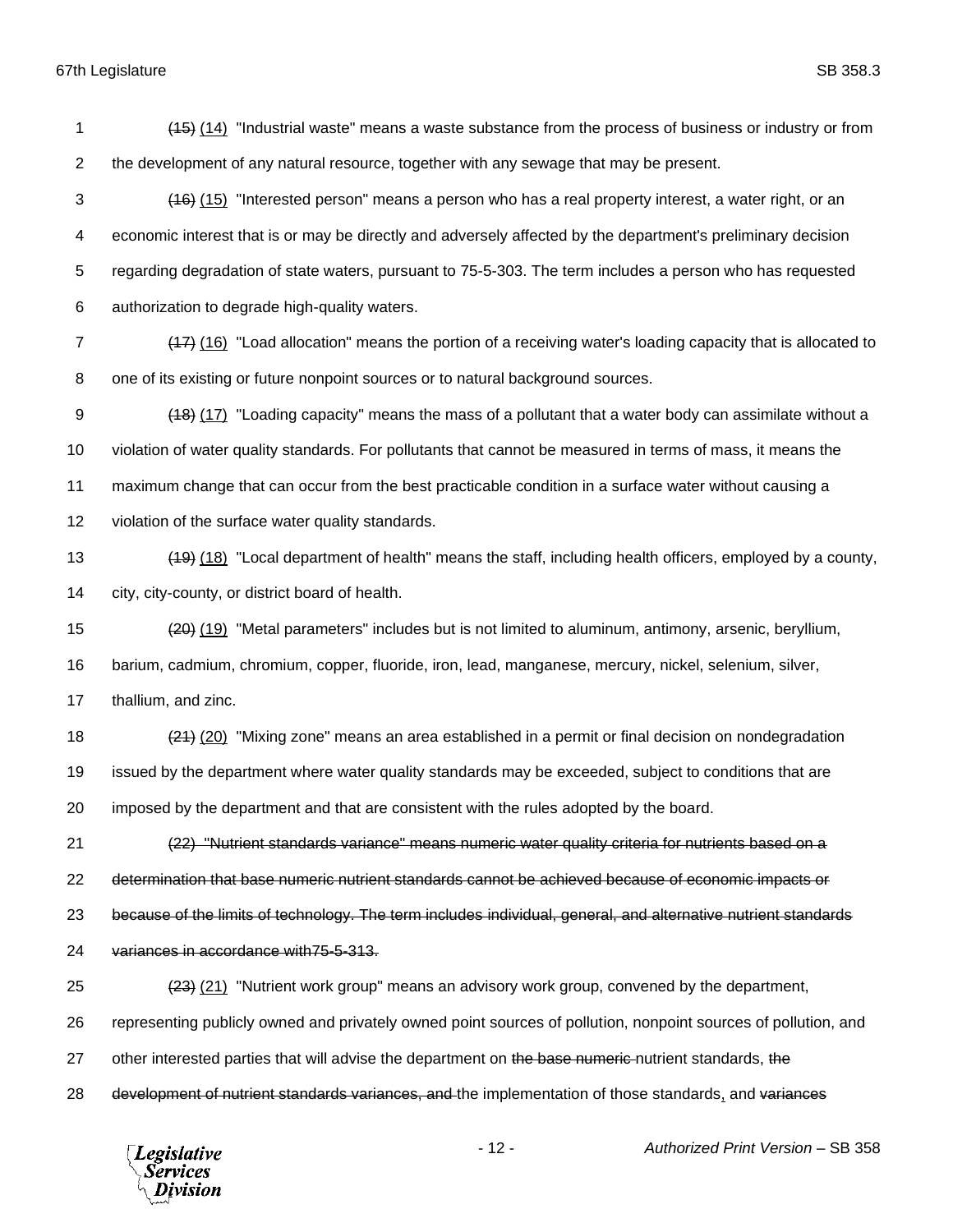1 together with associated economic impacts. (24) (22) "Other wastes" means garbage, municipal refuse, decayed wood, sawdust, shavings, bark, lime, sand, ashes, offal, night soil, oil, grease, tar, heat, chemicals, dead animals, sediment, wrecked or discarded equipment, radioactive materials, solid waste, and all other substances that may pollute state waters. (25) (23) "Outstanding resource waters" means: (a) state surface waters located wholly within the boundaries of areas designated as national parks or national wilderness areas as of October 1, 1995; or (b) other surface waters or ground waters classified by the board under the provisions of 75-5-316 and approved by the legislature. (26) (24) "Owner or operator" means a person who owns, leases, operates, controls, or supervises a point source. 12 (27) (25) "Parameter" means a physical, biological, or chemical property of state water when a value of 13 that property affects the quality of the state water. (28) (26) "Person" means the state, a political subdivision of the state, institution, firm, corporation, partnership, individual, or other entity and includes persons resident in Canada. (29) (27) "Point source" means a discernible, confined, and discrete conveyance, including but not limited to any pipe, ditch, channel, tunnel, conduit, well, discrete fissure, container, rolling stock, or vessel or other floating craft, from which pollutants are or may be discharged. (30) (28) (a) "Pollution" means: (i) contamination or other alteration of the physical, chemical, or biological properties of state waters that exceeds that permitted by Montana water quality standards, including but not limited to standards relating to change in temperature, taste, color, turbidity, or odor; or (ii) the discharge, seepage, drainage, infiltration, or flow of liquid, gaseous, solid, radioactive, or other substance into state water that will or is likely to create a nuisance or render the waters harmful, detrimental, or injurious to public health, recreation, safety, or welfare, to livestock, or to wild animals, birds, fish, or other wildlife. (b) The term does not include: (i) a discharge, seepage, drainage, infiltration, or flow that is authorized under the pollution discharge

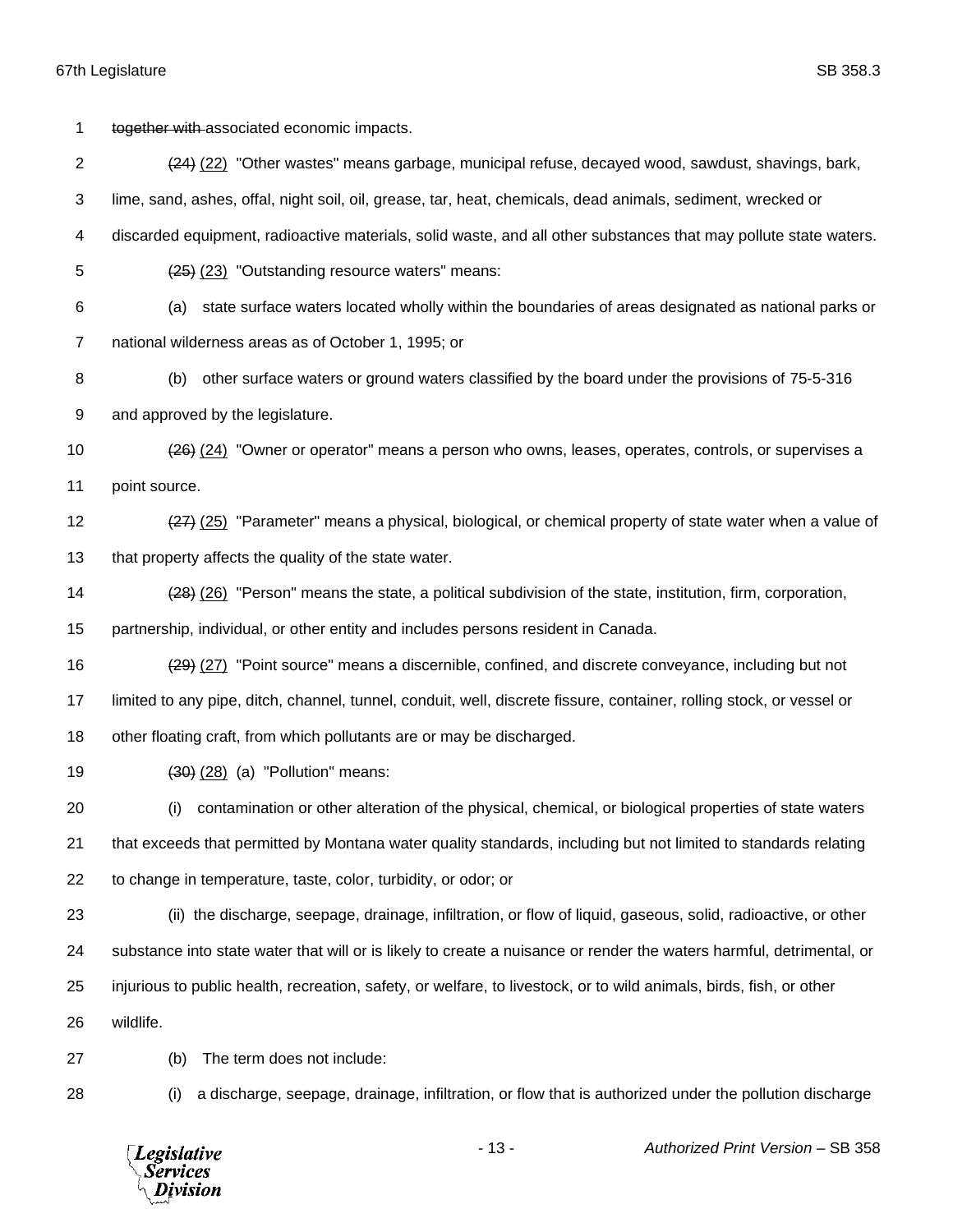permit rules adopted by the board under this chapter;

 (ii) activities conducted under this chapter that comply with the conditions imposed by the department in short-term authorizations pursuant to 75-5-308;

 (iii) contamination of ground water within the boundaries of a geologic storage reservoir, as defined in 82-11-101, by a carbon dioxide injection well in accordance with a permit issued pursuant to Title 82, chapter 11, part 1;

 (iv) contamination of ground water within the boundaries of an underground mine using in situ coal gasification and operating in accordance with a permit issued under 82-4-221;

9 (c) Contamination referred to in subsections  $\left(30\right)\left(b\right)\left(iii\right)$  and  $\left(30\right)\left(b\right)\left(iii\right)$  and  $\left(28\right)\left(b\right)\left(iv\right)$  does not require a mixing zone.

 (31) (29) "Sewage" means water-carried waste products from residences, public buildings, institutions, or other buildings, including discharge from human beings or animals, together with ground water infiltration and surface water present.

14 (32) (30) "Sewage system" means a device for collecting or conducting sewage, industrial wastes, or other wastes to an ultimate disposal point.

(33) (31) "Standard of performance" means a standard adopted by the board for the control of the

discharge of pollutants that reflects the greatest degree of effluent reduction achievable through application of

the best available demonstrated control technology, processes, operating methods, or other alternatives,

including, when practicable, a standard permitting no discharge of pollutants.

 (34) (32) (a) "State waters" means a body of water, irrigation system, or drainage system, either surface or underground.

(b) The term does not apply to:

(i) ponds or lagoons used solely for treating, transporting, or impounding pollutants; or

(ii) irrigation waters or land application disposal waters when the waters are used up within the

irrigation or land application disposal system and the waters are not returned to state waters.

(35) (33) "Sufficient credible data" means chemical, physical, or biological monitoring data, alone or in

combination with narrative information, that supports a finding as to whether a water body is achieving

compliance with applicable water quality standards.

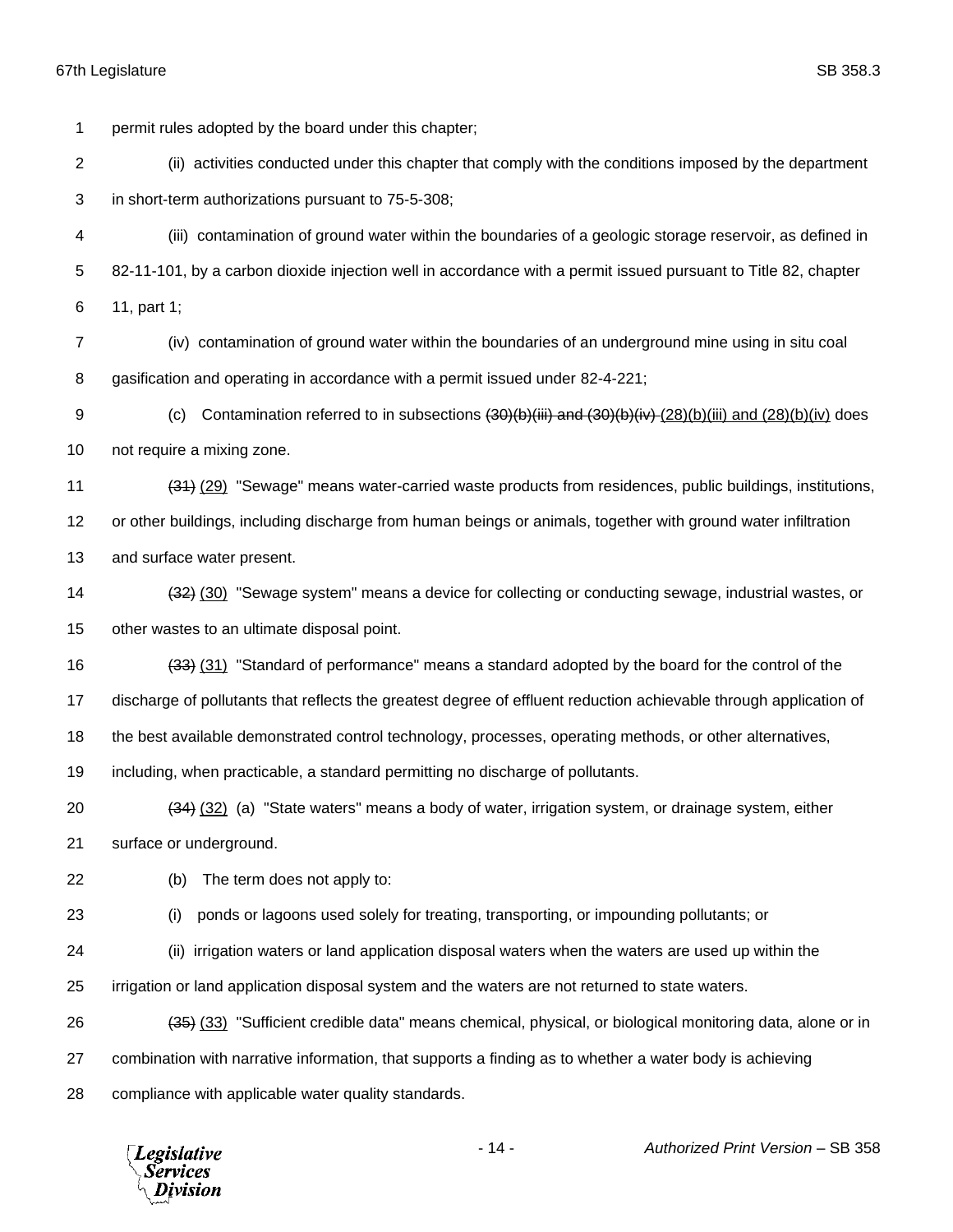1 (36) (34) "Threatened water body" means a water body or stream segment for which sufficient credible 2 data and calculated increases in loads show that the water body or stream segment is fully supporting its designated uses but threatened for a particular designated use because of: (a) proposed sources that are not subject to pollution prevention or control actions required by a discharge permit, the nondegradation provisions, or reasonable land, soil, and water conservation practices; or (b) documented adverse pollution trends. (37) (35) "Total maximum daily load" or "TMDL" means the sum of the individual waste load allocations for point sources and load allocations for both nonpoint sources and natural background sources established at a level necessary to achieve compliance with applicable surface water quality standards. (38) (36) "Treatment works" means works, including sewage lagoons, installed for treating or holding sewage, industrial wastes, or other wastes. 12 (39) (37) "Waste load allocation" means the portion of a receiving water's loading capacity that is allocated to one of its existing or future point sources. (40) (38) "Water quality protection practices" means those activities, prohibitions, maintenance procedures, or other management practices applied to point and nonpoint sources designed to protect, maintain, and improve the quality of state waters. Water quality protection practices include but are not limited to treatment requirements, standards of performance, effluent standards, and operating procedures and practices to control site runoff, spillage or leaks, sludge or water disposal, or drainage from material storage. (41) (39) "Water well" means an excavation that is drilled, cored, bored, washed, driven, dug, jetted, or otherwise constructed and intended for the location, diversion, artificial recharge, or acquisition of ground water. 21 (42) (40) "Watershed advisory group" means a group of individuals who wish to participate in an advisory capacity in revising and reprioritizing the list of water bodies developed under 75-5-702 and in the development of TMDLs under 75-5-703, including those groups or individuals requested by the department to participate in an advisory capacity as provided in 75-5-704." **Section 6.** Section 75-5-105, MCA, is amended to read: "**75-5-105. Confidentiality of records.** Except as provided in 80-15-108, any information concerning

sources of pollution that is furnished to the board or department or that is obtained by either of them is a matter

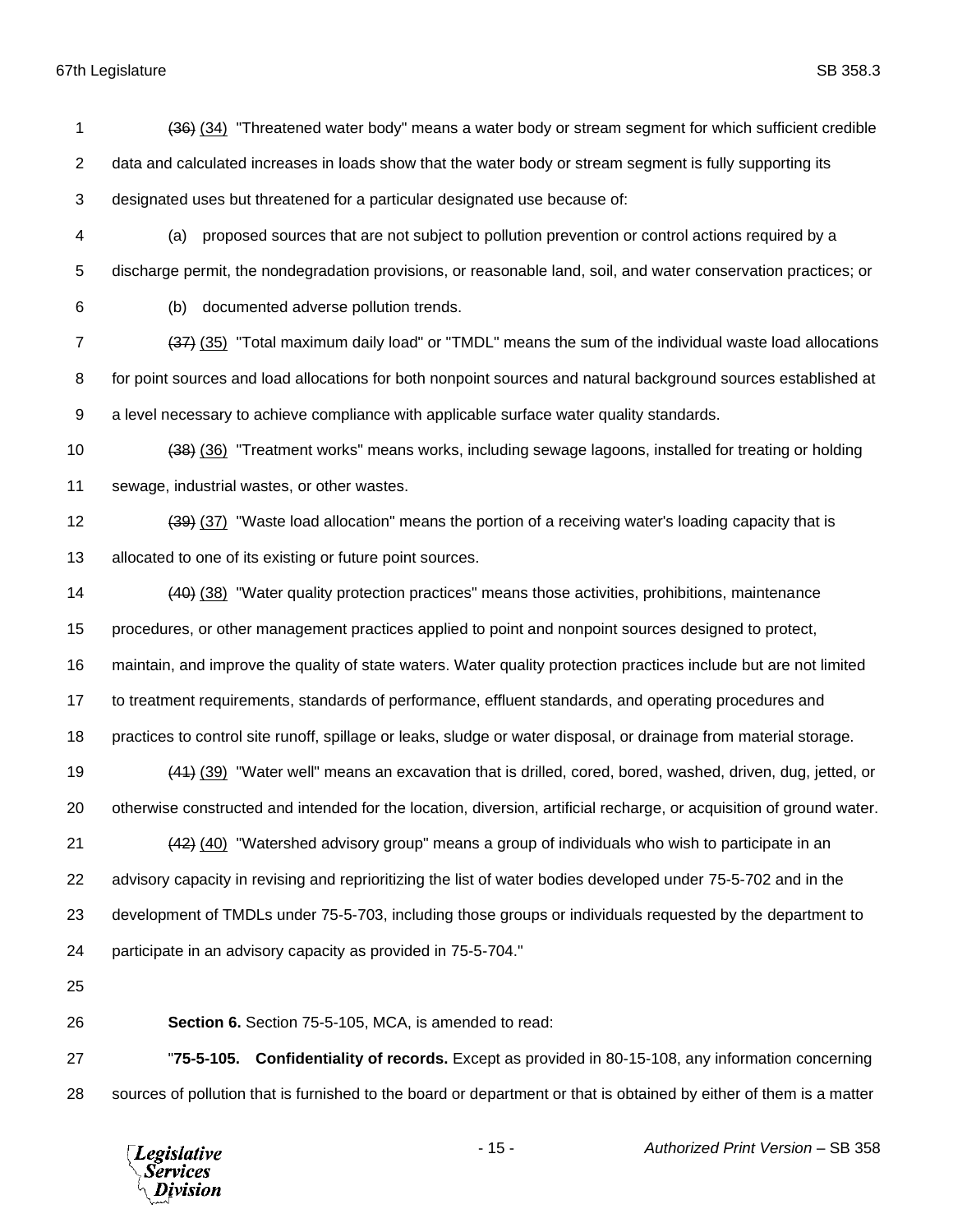of public record and open to public use. However, any information unique to the owner or operator of a source of pollution that would, if disclosed, reveal methods or processes entitled to protection as trade secrets must be maintained as confidential if so determined by a court of competent jurisdiction. The owner or operator shall file a declaratory judgment action to establish the existence of a trade secret if the owner or operator wishes the information to remain confidential. The department must be served in the action and may intervene as a party. Any information not intended to be public when submitted to the board or department must be submitted in 7 writing and clearly marked as confidential. Except as provided in 75-5-314, the The data describing physical and chemical characteristics of a waste discharged to state waters may not be considered confidential. The board may use any information in compiling or publishing analyses or summaries relating to water pollution if 10 the analyses or summaries do not identify any owner or operator of a source of pollution or reveal any information that is otherwise made confidential by this section." **Section 7.** Section 75-5-301, MCA, is amended to read: "**75-5-301. Classification and standards for state waters.** Consistent with the provisions of 80-15- 201 and this chapter, the board shall: (1) establish the classification of all state waters in accordance with their present and future most beneficial uses, creating an appropriate classification for streams that, due to sporadic flow, do not support an aquatic ecosystem that includes salmonid or nonsalmonid fish; (2) formulate and adopt standards of water quality, giving consideration to the economics of waste treatment and prevention. When rules are adopted regarding temporary standards, they must conform with the requirements of 75-5-312. Standards adopted by the board must meet the following requirements: (a) for carcinogens, the water quality standard for protection of human health must be the value 23 associated with an excess lifetime cancer risk level, assuming continuous lifetime exposure, not to exceed 1 x 24 a 10-<sup>3</sup> in the case of arsenic and 1 x 10-<sup>5</sup> for other carcinogens. However, if a standard established at a risk level 25 of 1 x 10-<sup>3</sup> for arsenic or 1 x 10-<sup>5</sup> for other carcinogens violates the maximum contaminant level obtained from 26 40 CFR, part 141, then the maximum contaminant level must be adopted as the standard for that carcinogen. (b) standards for the protection of aquatic life do not apply to ground water. (c) nutrient water quality standards, whether numeric or narrative, apply only:

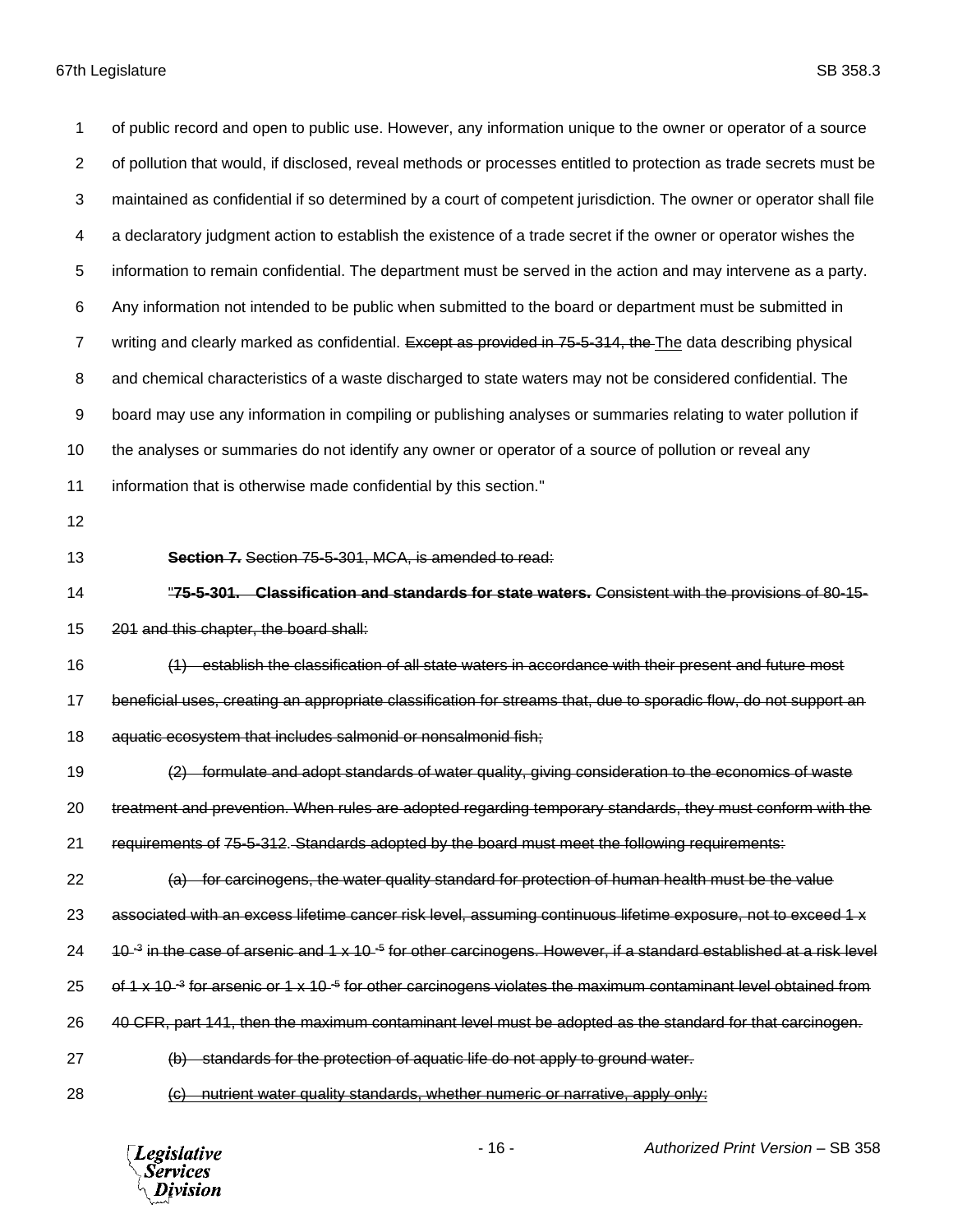| 1  | to streams, except for ephemeral streams, with algae levels greater than a monthly average of 150                     |
|----|-----------------------------------------------------------------------------------------------------------------------|
| 2  | milligrams of chlorophyll-a per square meter based on field values, or a calibrated water quality model if field      |
| 3  | values are unavailable; and                                                                                           |
| 4  | (ii) between July 1 and September 30 of each calendar year.                                                           |
| 5  | review, from time to time at intervals of not more than 3 years and, to the extent permitted by this<br>(3)           |
| 6  | chapter, revise established classifications of waters and adopted standards of water quality;                         |
| 7  | (4) adopt rules governing the granting of mixing zones, requiring that mixing zones granted by the                    |
| 8  | department be specifically identified and requiring that mixing zones have:                                           |
| 9  | (a) the smallest practicable size;                                                                                    |
| 10 | a minimum practicable effect on water uses; and<br>(b)                                                                |
| 11 | (c) definable boundaries;                                                                                             |
| 12 | (5) adopt rules implementing the nondegradation policy established in 75-5-303, including but not                     |
| 13 | limited to rules that:                                                                                                |
| 14 | provide a procedure for department review and authorization of degradation;<br><del>(a)</del>                         |
| 15 | (b) establish criteria for the following:                                                                             |
| 16 | determining important economic or social development; and                                                             |
| 17 | (ii) weighing the social and economic importance to the public of allowing the proposed project against               |
| 18 | the cost to society associated with a loss of water quality;                                                          |
| 19 | -establish criteria for determining whether a proposed activity or class of activities, in addition to<br>$\left($ G) |
| 20 | those activities identified in 75-5-317, will result in nonsignificant changes in water quality for any parameter in  |
| 21 | order that those activities are not required to undergo review under 75-5-303 (3). These criteria must be             |
| 22 | established in a manner that generally:                                                                               |
| 23 | equates significance with the potential for harm to human health, a beneficial use, or the                            |
| 24 | environment;                                                                                                          |
| 25 | (ii) considers both the quantity and the strength of the pollutant;                                                   |
| 26 | (iii) considers the length of time the degradation will occur;                                                        |
| 27 | (iv) considers the character of the pollutant so that greater significance is associated with carcinogens             |
| 28 | and toxins that bioaccumulate or biomagnify and lesser significance is associated with substances that are less       |

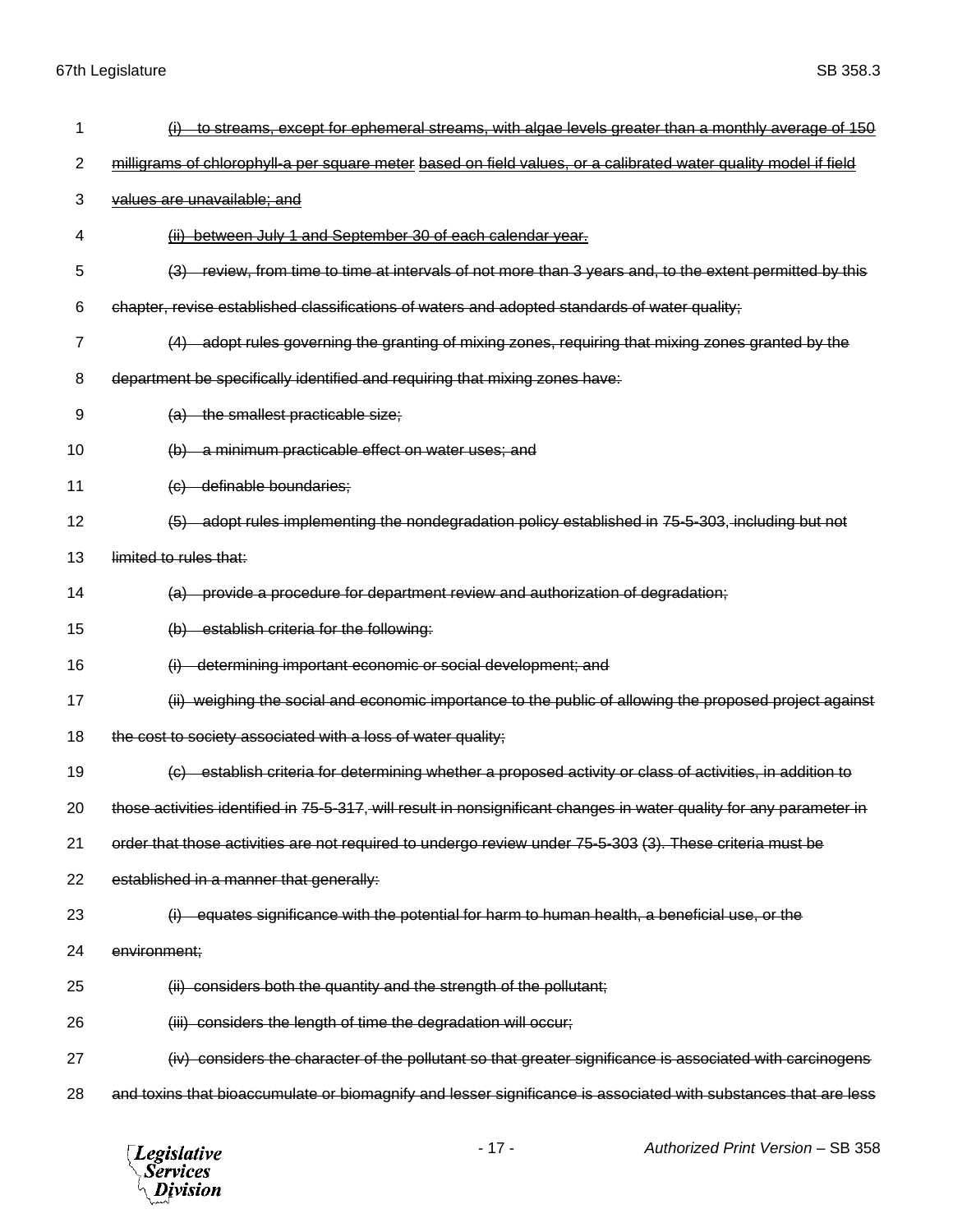| 1  | harmful or less persistent.                                                                                         |
|----|---------------------------------------------------------------------------------------------------------------------|
| 2  | (d) provide that changes of nitrate as nitrogen in ground water are nonsignificant if the discharge will            |
| 3  | not cause degradation of surface water and the predicted concentration of nitrate as nitrogen at the boundary of    |
| 4  | the ground water mixing zone does not exceed:                                                                       |
| 5  | $(i)$ 7.5 milligrams per liter from sources other than sewage;                                                      |
| 6  | (ii) 5.0 milligrams per liter from sewage discharged from a system that does not use level two                      |
| 7  | treatment in an area where the ground water nitrate as nitrogen is 5.0 milligrams per liter or less;                |
| 8  | (iii) 7.5 milligrams per liter from sewage discharged from a system using level two treatment, which                |
| 9  | must be defined in the rules; or                                                                                    |
| 10 | (iv) 7.5 milligrams per liter from sewage discharged from a system in areas where the ground water                  |
| 11 | nitrate as nitrogen level exceeds 5.0 milligrams per liter primarily from sources other than human waste.           |
| 12 | (6) to the extent practicable, ensure that the rules adopted under subsection (5) establish objective               |
| 13 | and quantifiable criteria for various parameters. These criteria must, to the extent practicable, constitute        |
| 14 | guidelines for granting or denying applications for authorization to degrade high-quality waters under the policy   |
| 15 | established in 75-5-303 (2) and (3).                                                                                |
| 16 | (7) adopt rules to implement this section."                                                                         |
| 17 |                                                                                                                     |
| 18 | Section 7. Section 75-5-317, MCA, is amended to read:                                                               |
| 19 | Nonsignificant activities. (1) The categories or classes of activities identified in<br>"75-5-317.                  |
| 20 | subsection (2) cause changes in water quality that are nonsignificant because of their low potential for harm to    |
| 21 | human health or the environment and their conformance with the guidance found in 75-5-301(5)(c).                    |
| 22 | The following categories or classes of activities are not subject to the provisions of 75-5-303:<br>(2)             |
| 23 | existing activities that are nonpoint sources of pollution as of April 29, 1993;<br>(a)                             |
| 24 | activities that are nonpoint sources of pollution initiated after April 29, 1993, when reasonable<br>(b)            |
| 25 | land, soil, and water conservation practices are applied and existing and anticipated beneficial uses will be fully |
| 26 | protected;                                                                                                          |
| 27 | use of agricultural chemicals in accordance with a specific agricultural chemical ground water<br>(c)               |
| 28 | management plan promulgated under 80-15-212, if applicable, or in accordance with an environmental                  |
|    |                                                                                                                     |

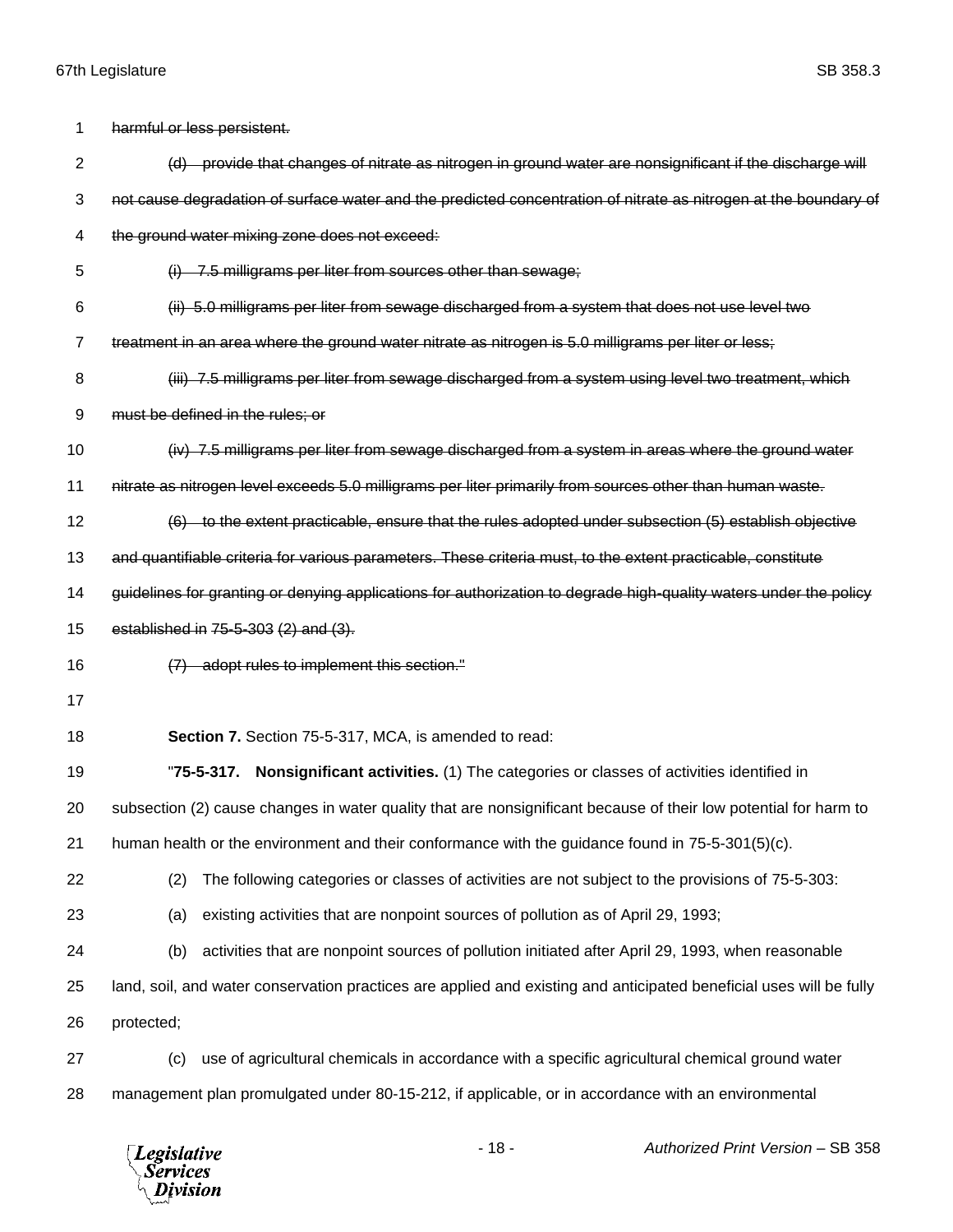protection agency-approved label and when existing and anticipated uses will be fully protected;

- (d) changes in existing water quality resulting from an emergency or remedial activity that is designed to protect public health or the environment and is approved, authorized, or required by the department;
- (e) changes in existing ground water quality resulting from treatment of a public water supply system, as defined in 75-6-102, or a public sewage system, as defined in 75-6-102, by chlorination or other similar means that is designed to protect the public health or the environment and that is approved, authorized, or required by the department;
- (f) the use of drilling fluids, sealants, additives, disinfectants, and rehabilitation chemicals in water well or monitoring well drilling, development, or abandonment, if used according to department-approved water quality protection practices and if no discharge to surface water will occur;
- (g) short-term changes in existing water quality resulting from activities authorized by the department pursuant to 75-5-308;
- (h) land application of animal waste, domestic septage, or waste from public sewage treatment systems containing nutrients when the wastes are applied to the land in a beneficial manner, application rates are based on agronomic uptake of applied nutrients, and other parameters will not cause degradation;
- (i) use of gray water, as defined in 75-5-325, from nonpublic gray water reuse systems for irrigation during the growing season in accordance with gray water reuse rules adopted pursuant to 75-5-305;
- (j) incidental leakage of water from a public water supply system, as defined in 75-6-102, or from a public sewage system, as defined in 75-6-102, utilizing best practicable control technology designed and constructed in accordance with Title 75, chapter 6;
- (k) discharges of water to ground water from water well or monitoring well tests, hydrostatic pressure and leakage tests, or wastewater from the disinfection or flushing of water mains and storage reservoirs,
- conducted in accordance with department-approved water quality protection practices;
- (l) oil and gas drilling, production, abandonment, plugging, and restoration activities that do not result in discharges to surface water and that are performed in accordance with Title 82, chapter 10, or Title 82, chapter 11;
- (m) short-term changes in existing water quality resulting from ordinary and everyday activities of humans or domesticated animals, including but not limited to:

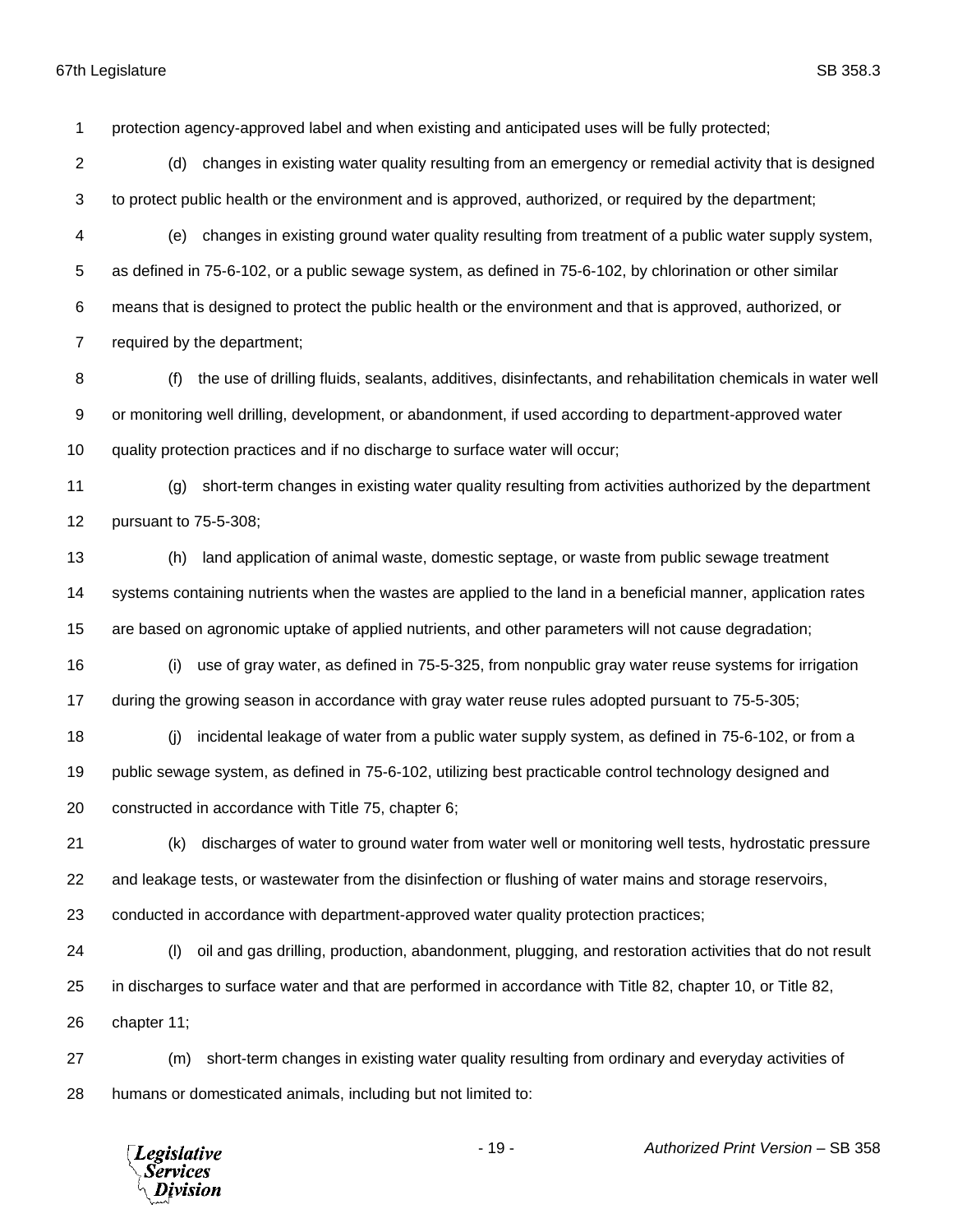(i) such recreational activities as boating, hiking, hunting, fishing, wading, swimming, and camping; (ii) fording of streams or other bodies of water by vehicular or other means; and (iii) drinking from or fording of streams or other bodies of water by livestock and other domesticated animals; (n) coal and uranium prospecting that does not result in a discharge to surface water, that does not involve a test pit located in surface water or that may affect surface water, and that is performed in accordance with Title 82, chapter 4; (o) solid waste management systems, motor vehicle wrecking facilities, and county motor vehicle graveyards licensed and operating in accordance with Title 75, chapter 10, part 2, or Title 75, chapter 10, part 5; (p) hazardous waste management facilities permitted and operated in accordance with Title 75, chapter 10, part 4; (q) metallic and nonmetallic mineral exploration that does not result in a discharge to surface water and that is permitted under and performed in accordance with Title 82, chapter 4, parts 3 and 4; (r) stream-related construction projects or stream enhancement projects that result in temporary changes to water quality but do not result in long-term detrimental effects and that have been authorized pursuant to 75-5-318; (s) diversions or withdrawals of water established and recognized under Title 85, chapter 2; (t) the maintenance, repair, or replacement of dams, diversions, weirs, or other constructed works that are related to existing water rights and that are within wilderness areas so long as existing and anticipated beneficial uses are protected and as long as the changes in existing water quality relative to the project are 22 short term; and (U) DISCHARGES OF TOTAL PHOSPHORUS OR TOTAL NITROGEN THAT DO NOT: (I) CREATE CONDITIONS THAT ARE TOXIC OR HARMFUL TO HUMAN, ANIMAL, PLANT, AND AQUATIC LIFE; (II) CREATE CONDITIONS THAT PRODUCE UNDESIRABLE AQUATIC LIFE; OR 26 (III) CAUSE MEASURABLE CHANGES IN AQUATIC LIFE; AND  $(u)$   $(v)$  discharges that, after full mixing with the minimum 14-day average streamflow that occurs once every 5 years, result in algae levels less than or equal to a monthly average of 150 milligrams of chlorophyll-a

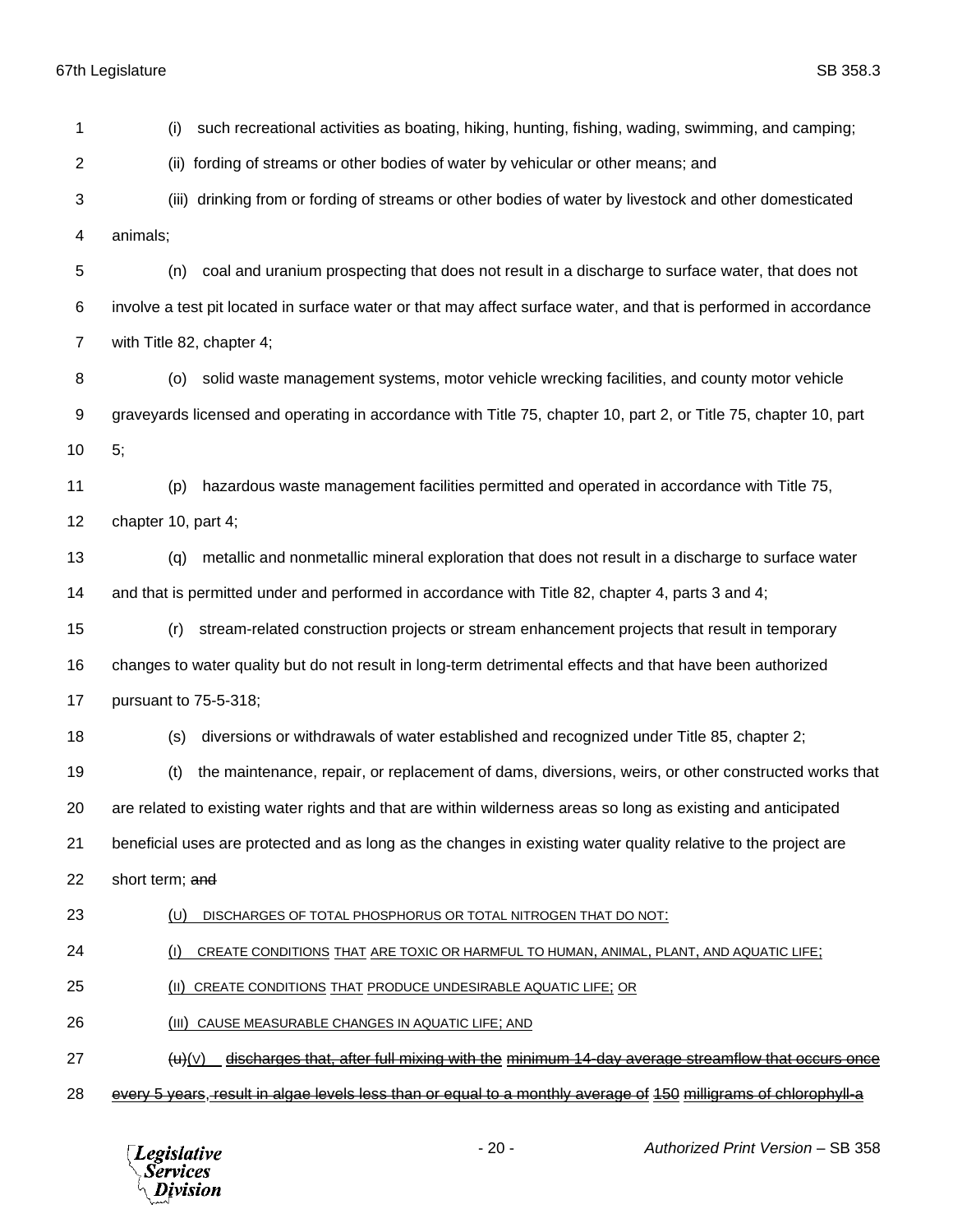| 1              | per square meter during the time period from July 1 through September 30 ANY OTHER ACTIVITY THAT IS              |
|----------------|------------------------------------------------------------------------------------------------------------------|
| $\overline{2}$ | NONSIGNFICANT BECAUSE OF ITS LOW POTENTIAL FOR HARM TO HUMAN HEALTH OR TO THE ENVIRONMENT AND ITS                |
| 3              | CONFORMANCE WITH THE GUIDANCE FOUND IN 75-5-301(5)(C); and                                                       |
| 4              | $(u)$ $(v)$ — any other activity that is nonsignificant because of its low potential for harm to human health or |
| 5              | to the environment and its conformance with the guidance found in 75-5-301 $(5)(c)$ ."                           |
| 6              |                                                                                                                  |
| $\overline{7}$ | Section 8. Section 75-5-320, MCA, is amended to read:                                                            |
| 8              | "75-5-320. Temporary water quality standards variances. (1) Except as provided in 75-5-222(2)                    |
| 9              | and 75-5-313, the department may adopt rules providing criteria and procedures for the department to issue a     |
| 10             | temporary variance to water quality standards if:                                                                |
| 11             | a variance will not result in a lowering of currently attained, ambient water quality;<br>(a)                    |
| 12             | the department rules are consistent, as necessary, with federal rules that authorize states to adopt<br>(b)      |
| 13             | variances from standards, including but not limited to 40 CFR 131.14; and                                        |
| 14             | (i) a permittee cannot reasonably expect to meet a water quality standard during the permit term<br>(c)          |
| 15             | for which the variance is approved; and                                                                          |
| 16             | (ii) a permit compliance schedule is not feasible to preclude the need for a variance during the permit          |
| 17             | term for which the variance is approved.                                                                         |
| 18             | In order to receive a temporary variance, a permittee shall evaluate facility operations and<br>(2)              |
| 19             | infrastructure to maximize pollutant reduction through an optimization study. The variance must require the      |
| 20             | implementation of optimization study actions as terms and conditions of the discharge permit.                    |
| 21             | The department shall review a temporary variance issued pursuant to this section at least once<br>(3)            |
| 22             | every 5 years and may continue, modify, or terminate the temporary variance as a result of the review."          |
| 23             |                                                                                                                  |
| 24             | <b>NEW SECTION. Section 9. Repealer.</b> The following sections of the Montana Code Annotated are                |
| 25             | repealed:                                                                                                        |
| 26             | 75-5-313.<br>Nutrient standards variances -- individual, general, and alternative.                               |
| 27             | 75-5-314.<br>Confidentiality of base numeric standards and nutrient standards variances.                         |
| 28             | Compliance schedule for base numeric nutrient standards.<br>75-5-319.                                            |
|                |                                                                                                                  |